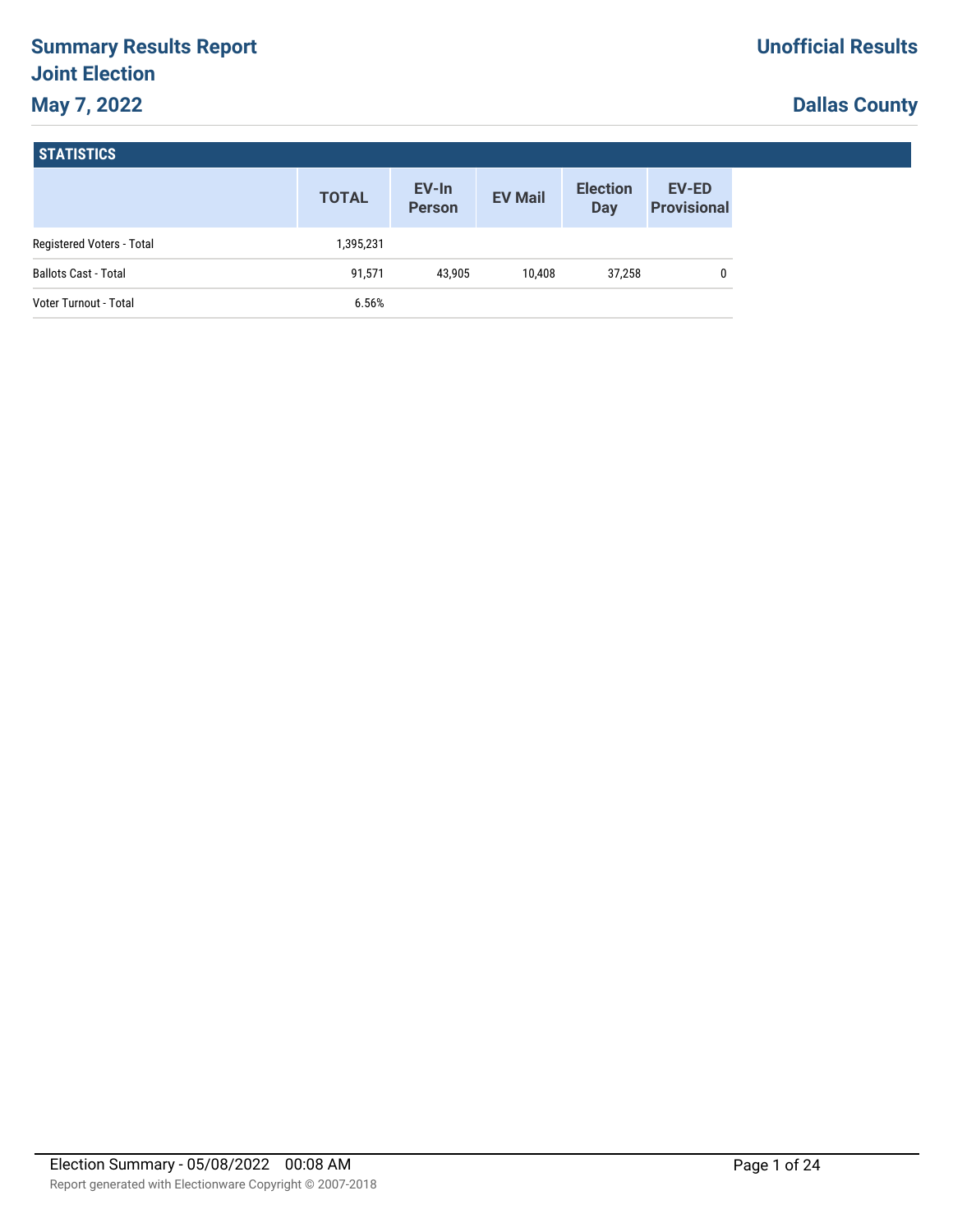**State of Texas Proposition 1**

Vote For 1

|                         | <b>TOTAL</b> | VOTE %  | EV-In<br><b>Person</b> | <b>EV Mail</b> | <b>Election</b><br>Day | <b>EV-ED</b><br><b>Provisional</b> |
|-------------------------|--------------|---------|------------------------|----------------|------------------------|------------------------------------|
| For                     | 77,917       | 87.20%  | 37,542                 | 8,773          | 31,602                 | 0                                  |
| Against                 | 11,442       | 12.80%  | 5,181                  | 1,391          | 4,870                  | 0                                  |
| <b>Total Votes Cast</b> | 89,359       | 100.00% | 42,723                 | 10,164         | 36,472                 | $\mathbf{0}$                       |

#### **State of Texas Proposition 2**

Vote For 1

|                         | <b>TOTAL</b> | VOTE %  | EV-In<br>Person | <b>EV Mail</b> | <b>Election</b><br><b>Day</b> | <b>EV-ED</b><br><b>Provisional</b> |
|-------------------------|--------------|---------|-----------------|----------------|-------------------------------|------------------------------------|
| For                     | 76,963       | 85.38%  | 37,175          | 8,538          | 31,250                        | 0                                  |
| Against                 | 13,182       | 14.62%  | 5,970           | 1,713          | 5,499                         | 0                                  |
| <b>Total Votes Cast</b> | 90,145       | 100.00% | 43,145          | 10,251         | 36,749                        | 0                                  |

# **Addison For Member of Council Addison**

Vote For 3

|                            | <b>TOTAL</b> | VOTE %  | EV-In<br><b>Person</b> | <b>EV Mail</b> | <b>Election</b><br><b>Day</b> | <b>EV-ED</b><br><b>Provisional</b> |
|----------------------------|--------------|---------|------------------------|----------------|-------------------------------|------------------------------------|
| Guillermo "GQ" Quintanilla | 681          | 29.75%  | 336                    | 60             | 285                           | 0                                  |
| Randy Smith                | 253          | 11.05%  | 118                    | 31             | 104                           | 0                                  |
| Darren Gardner             | 662          | 28.92%  | 326                    | 60             | 276                           | 0                                  |
| Eileen Resnik              | 693          | 30.28%  | 343                    | 75             | 275                           | 0                                  |
| <b>Total Votes Cast</b>    | 2,289        | 100.00% | 1,123                  | 226            | 940                           | $\bf{0}$                           |

## **Balch Springs For Member of Council, At Large, Place 2 Balch Springs**

|                         | <b>TOTAL</b> | VOTE %  | EV-In<br><b>Person</b> | <b>EV Mail</b> | <b>Election</b><br>Day | <b>EV-ED</b><br><b>Provisional</b> |
|-------------------------|--------------|---------|------------------------|----------------|------------------------|------------------------------------|
| Angela Swann Singletary | 253          | 61.26%  | 124                    | 22             | 107                    | 0                                  |
| Johnny W. Adams         | 160          | 38.74%  | 86                     | 12             | 62                     | 0                                  |
| <b>Total Votes Cast</b> | 413          | 100.00% | 210                    | 34             | 169                    | 0                                  |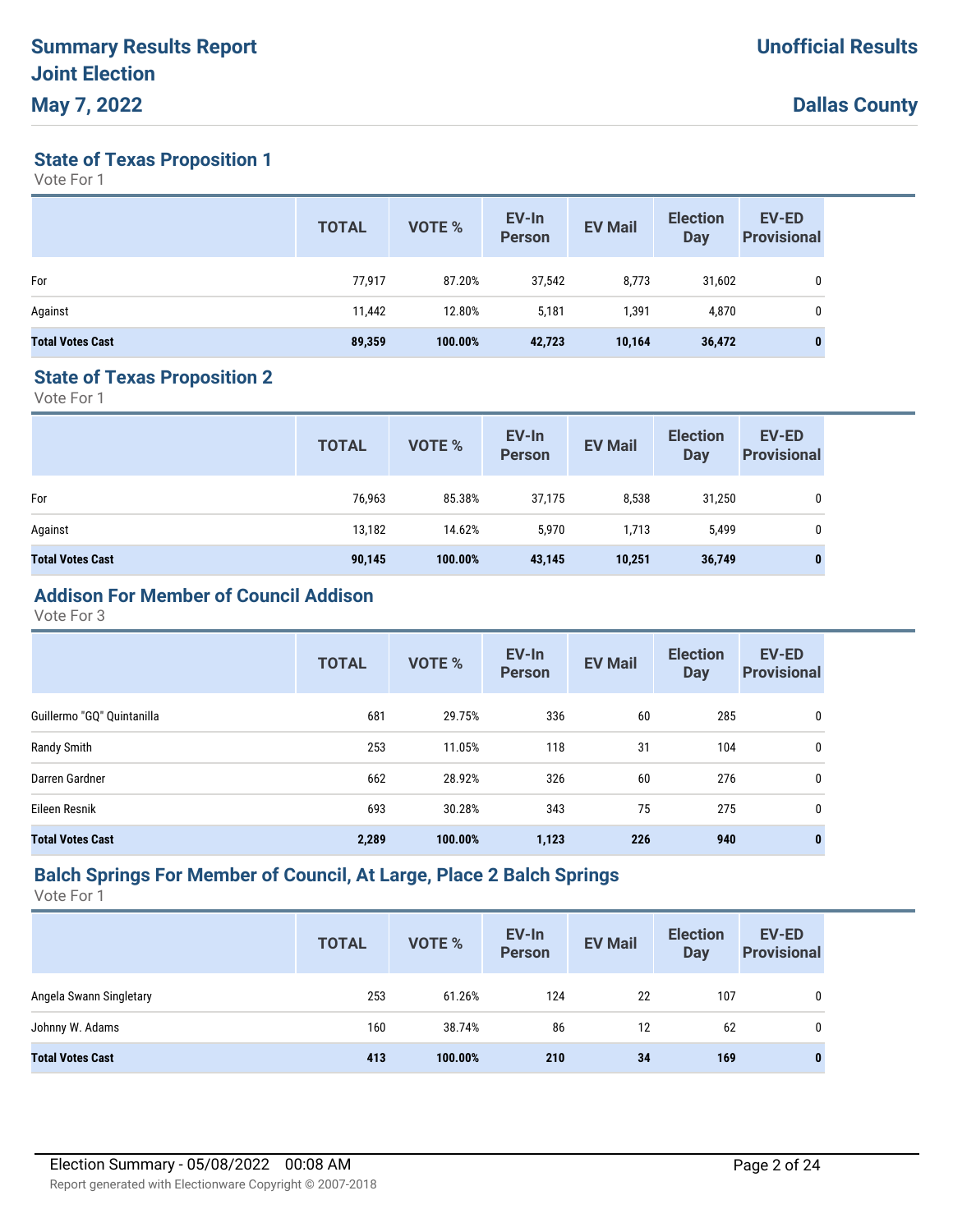#### **Balch Springs For Member of Council, Single Member District, Place 4 Balch Springs District** Vote For 1

|                         | <b>TOTAL</b> | VOTE %  | EV-In<br>Person | <b>EV Mail</b> | <b>Election</b><br><b>Day</b> | EV-ED<br><b>Provisional</b> |
|-------------------------|--------------|---------|-----------------|----------------|-------------------------------|-----------------------------|
| Dawn Segroves           | 45           | 64.29%  | 14              |                | 24                            |                             |
| <b>BK Patel</b>         | 25           | 35.71%  | 18              |                | 6                             |                             |
| <b>Total Votes Cast</b> | 70           | 100.00% | 32              | 8              | 30                            | 0                           |

#### **Balch Springs For Member of Council, Single Member District, Place 6 Balch Springs District** Vote For 1

|                         | <b>TOTAL</b> | VOTE %  | EV-In<br>Person | <b>EV Mail</b> | <b>Election</b><br><b>Day</b> | EV-ED<br><b>Provisional</b> |
|-------------------------|--------------|---------|-----------------|----------------|-------------------------------|-----------------------------|
| Elishima S. Myles       | 64           | 52.03%  | 40              | 4              | 20                            | 0                           |
| Meg Comstock            | 59           | 47.97%  | 33              | 3              | 23                            | 0                           |
| <b>Total Votes Cast</b> | 123          | 100.00% | 73              |                | 43                            | 0                           |

#### **Balch Springs Proposition A**

Vote For 1

|                         | <b>TOTAL</b> | VOTE %  | EV-In<br>Person | <b>EV Mail</b> | <b>Election</b><br><b>Day</b> | <b>EV-ED</b><br><b>Provisional</b> |
|-------------------------|--------------|---------|-----------------|----------------|-------------------------------|------------------------------------|
| For                     | 298          | 71.29%  | 145             | 30             | 123                           | 0                                  |
| Against                 | 120          | 28.71%  | 64              | 9              | 47                            | 0                                  |
| <b>Total Votes Cast</b> | 418          | 100.00% | 209             | 39             | 170                           |                                    |

## **Balch Springs Proposition B**

|                         | <b>TOTAL</b> | VOTE %  | EV-In<br>Person | <b>EV Mail</b> | <b>Election</b><br><b>Day</b> | <b>EV-ED</b><br><b>Provisional</b> |
|-------------------------|--------------|---------|-----------------|----------------|-------------------------------|------------------------------------|
| For                     | 209          | 50.12%  | 108             | 16             | 85                            |                                    |
| Against                 | 208          | 49.88%  | 100             | 23             | 85                            | 0                                  |
| <b>Total Votes Cast</b> | 417          | 100.00% | 208             | 39             | 170                           |                                    |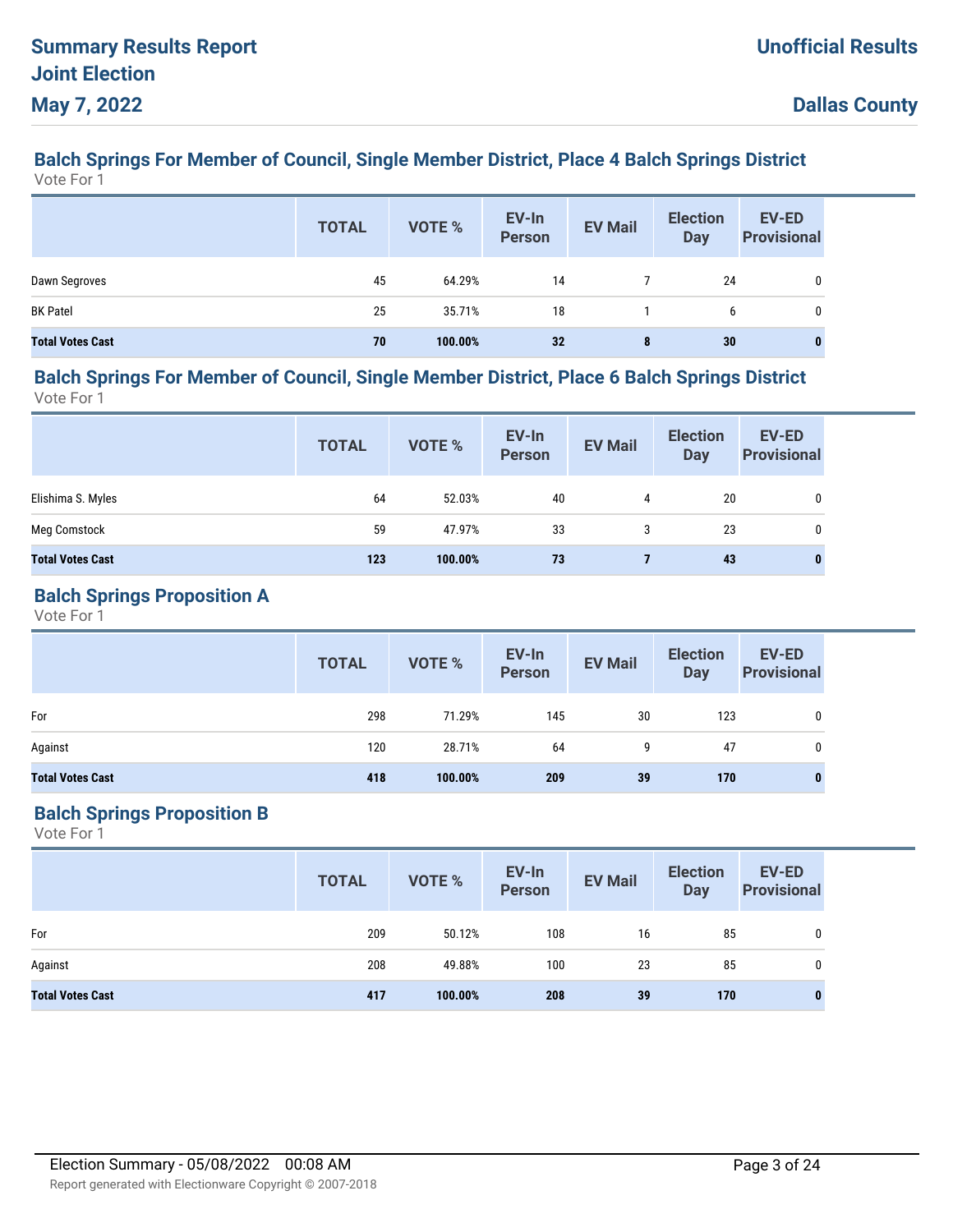**Balch Springs Proposition C**

Vote For 1

|                         | <b>TOTAL</b> | VOTE %  | EV-In<br>Person | <b>EV Mail</b> | <b>Election</b><br><b>Day</b> | EV-ED<br><b>Provisional</b> |
|-------------------------|--------------|---------|-----------------|----------------|-------------------------------|-----------------------------|
| For                     | 332          | 79.24%  | 161             | 30             | 141                           | 0                           |
| Against                 | 87           | 20.76%  | 50              | 9              | 28                            | 0                           |
| <b>Total Votes Cast</b> | 419          | 100.00% | 211             | 39             | 169                           |                             |

#### **Balch Springs Proposition D**

Vote For 1

|                         | <b>TOTAL</b> | VOTE %  | EV-In<br>Person | <b>EV Mail</b> | <b>Election</b><br><b>Day</b> | <b>EV-ED</b><br><b>Provisional</b> |
|-------------------------|--------------|---------|-----------------|----------------|-------------------------------|------------------------------------|
| For                     | 360          | 85.92%  | 175             | 34             | 151                           | 0                                  |
| Against                 | 59           | 14.08%  | 36              | 5              | 18                            | 0                                  |
| <b>Total Votes Cast</b> | 419          | 100.00% | 211             | 39             | 169                           | 0                                  |

## **Balch Springs Proposition E**

Vote For 1

|                         | <b>TOTAL</b> | VOTE %  | EV-In<br>Person | <b>EV Mail</b> | <b>Election</b><br><b>Day</b> | <b>EV-ED</b><br><b>Provisional</b> |
|-------------------------|--------------|---------|-----------------|----------------|-------------------------------|------------------------------------|
| For                     | 344          | 82.30%  | 171             | 33             | 140                           |                                    |
| Against                 | 74           | 17.70%  | 40              | 6              | 28                            |                                    |
| <b>Total Votes Cast</b> | 418          | 100.00% | 211             | 39             | 168                           |                                    |

## **Balch Springs Proposition F**

|                         | <b>TOTAL</b> | VOTE %  | EV-In<br>Person | <b>EV Mail</b> | <b>Election</b><br><b>Day</b> | <b>EV-ED</b><br><b>Provisional</b> |
|-------------------------|--------------|---------|-----------------|----------------|-------------------------------|------------------------------------|
| For                     | 237          | 56.56%  | 115             | 21             | 101                           | 0                                  |
| Against                 | 182          | 43.44%  | 96              | 18             | 68                            | 0                                  |
| <b>Total Votes Cast</b> | 419          | 100.00% | 211             | 39             | 169                           | 0                                  |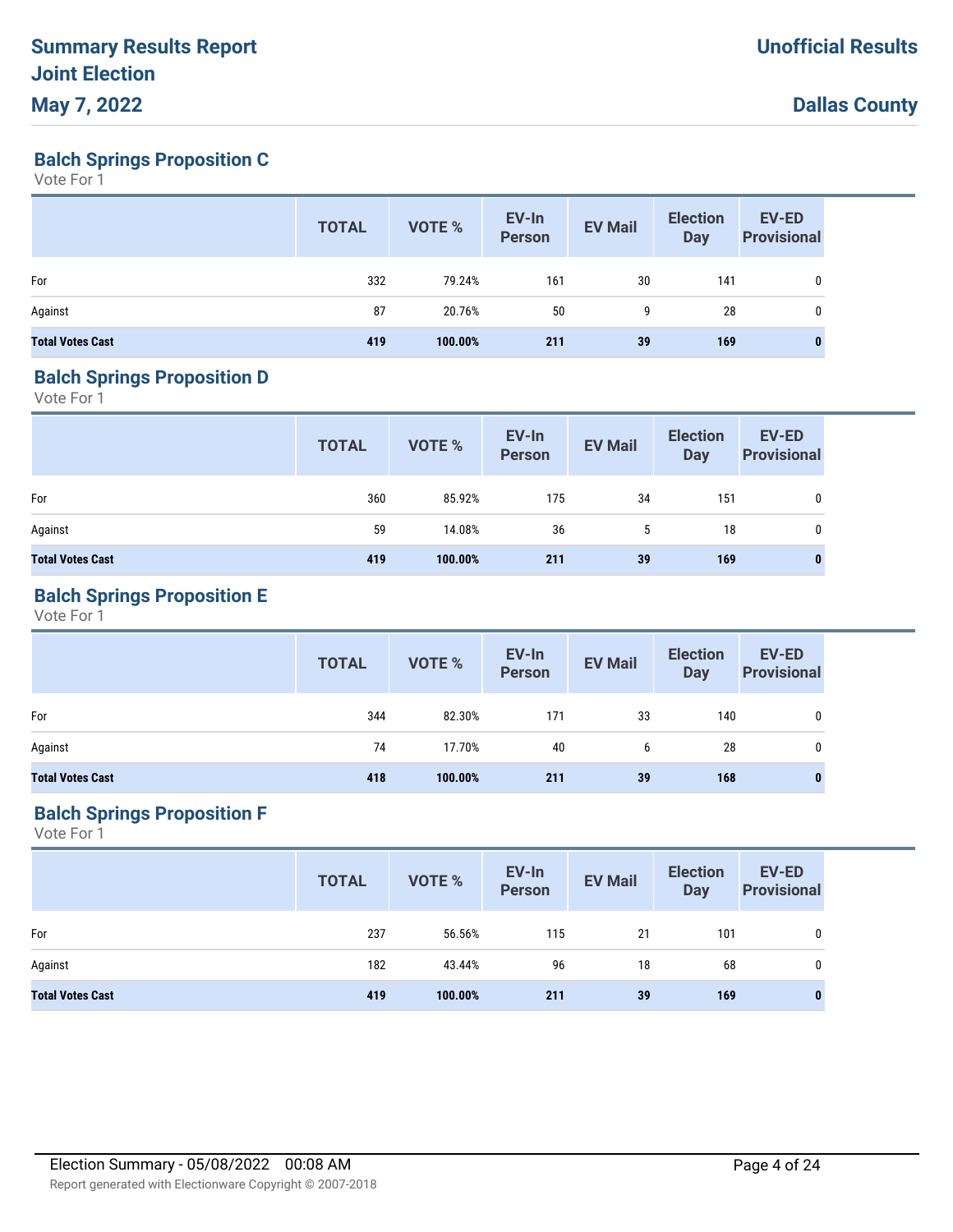**Balch Springs Proposition G**

Vote For 1

|                         | <b>TOTAL</b> | VOTE %  | EV-In<br>Person | <b>EV Mail</b> | <b>Election</b><br>Day | EV-ED<br><b>Provisional</b> |
|-------------------------|--------------|---------|-----------------|----------------|------------------------|-----------------------------|
| For                     | 350          | 83.53%  | 181             | 32             | 137                    | 0                           |
| Against                 | 69           | 16.47%  | 32              |                | 30                     | $\mathbf{0}$                |
| <b>Total Votes Cast</b> | 419          | 100.00% | 213             | 39             | 167                    |                             |

#### **Balch Springs Proposition H**

Vote For 1

|                         | <b>TOTAL</b> | VOTE %  | EV-In<br>Person | <b>EV Mail</b> | <b>Election</b><br><b>Day</b> | EV-ED<br><b>Provisional</b> |
|-------------------------|--------------|---------|-----------------|----------------|-------------------------------|-----------------------------|
| For                     | 236          | 56.59%  | 118             | 16             | 102                           | 0                           |
| Against                 | 181          | 43.41%  | 93              | 22             | 66                            | 0                           |
| <b>Total Votes Cast</b> | 417          | 100.00% | 211             | 38             | 168                           | 0                           |

## **Balch Springs Proposition I**

Vote For 1

|                         | <b>TOTAL</b> | <b>VOTE %</b> | EV-In<br>Person | <b>EV Mail</b> | <b>Election</b><br><b>Day</b> | <b>EV-ED</b><br><b>Provisional</b> |
|-------------------------|--------------|---------------|-----------------|----------------|-------------------------------|------------------------------------|
| For                     | 209          | 50.24%        | 113             | 17             | 79                            | 0                                  |
| Against                 | 207          | 49.76%        | 98              | 22             | 87                            | 0                                  |
| <b>Total Votes Cast</b> | 416          | 100.00%       | 211             | 39             | 166                           | 0                                  |

## **Balch Springs Proposition J**

|                         | <b>TOTAL</b> | VOTE %  | EV-In<br>Person | <b>EV Mail</b> | <b>Election</b><br><b>Day</b> | <b>EV-ED</b><br><b>Provisional</b> |
|-------------------------|--------------|---------|-----------------|----------------|-------------------------------|------------------------------------|
| For                     | 297          | 72.09%  | 150             | 30             | 117                           | 0                                  |
| Against                 | 115          | 27.91%  | 59              | 9              | 47                            | 0                                  |
| <b>Total Votes Cast</b> | 412          | 100.00% | 209             | 39             | 164                           | 0                                  |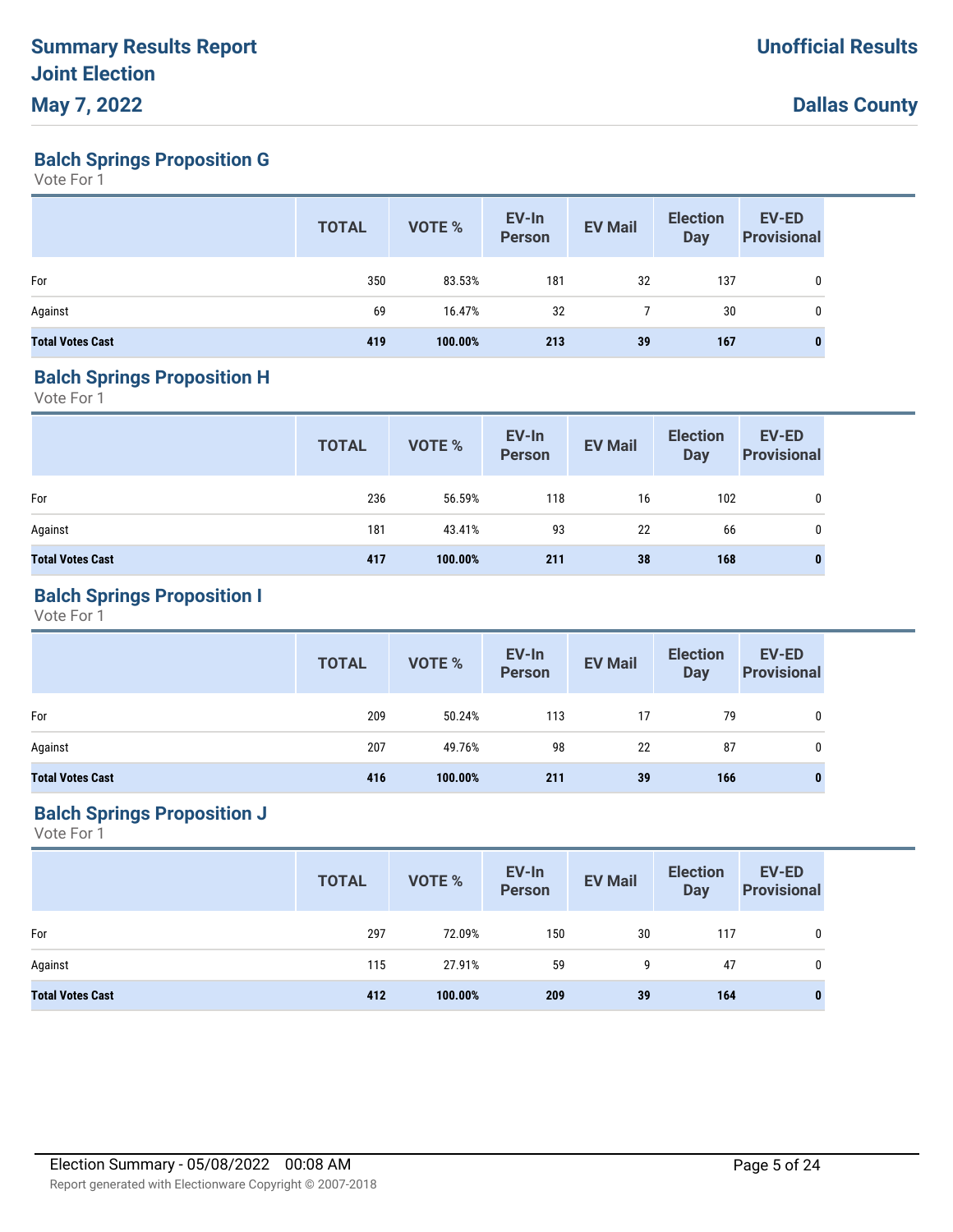**Balch Springs Proposition K**

Vote For 1

|                         | <b>TOTAL</b> | VOTE %  | EV-In<br>Person | <b>EV Mail</b> | <b>Election</b><br><b>Day</b> | EV-ED<br><b>Provisional</b> |
|-------------------------|--------------|---------|-----------------|----------------|-------------------------------|-----------------------------|
| For                     | 343          | 82.65%  | 172             | 33             | 138                           | 0                           |
| Against                 | 72           | 17.35%  | 39              | 5              | 28                            | 0                           |
| <b>Total Votes Cast</b> | 415          | 100.00% | 211             | 38             | 166                           |                             |

#### **Balch Springs Proposition L**

Vote For 1

|                         | <b>TOTAL</b> | VOTE %  | EV-In<br>Person | <b>EV Mail</b> | <b>Election</b><br>Day | <b>EV-ED</b><br><b>Provisional</b> |
|-------------------------|--------------|---------|-----------------|----------------|------------------------|------------------------------------|
| For                     | 337          | 81.60%  | 168             | 34             | 135                    | 0                                  |
| Against                 | 76           | 18.40%  | 40              | 5              | 31                     | 0                                  |
| <b>Total Votes Cast</b> | 413          | 100.00% | 208             | 39             | 166                    | $\bf{0}$                           |

## **Balch Springs Proposition M**

Vote For 1

|                         | <b>TOTAL</b> | <b>VOTE %</b> | EV-In<br>Person | <b>EV Mail</b> | <b>Election</b><br><b>Day</b> | <b>EV-ED</b><br><b>Provisional</b> |
|-------------------------|--------------|---------------|-----------------|----------------|-------------------------------|------------------------------------|
| For                     | 283          | 69.02%        | 142             | 27             | 114                           | 0                                  |
| Against                 | 127          | 30.98%        | 67              | 11             | 49                            |                                    |
| <b>Total Votes Cast</b> | 410          | 100.00%       | 209             | 38             | 163                           |                                    |

## **Balch Springs Proposition N**

|                         | <b>TOTAL</b> | VOTE %  | EV-In<br>Person | <b>EV Mail</b> | <b>Election</b><br><b>Day</b> | <b>EV-ED</b><br><b>Provisional</b> |
|-------------------------|--------------|---------|-----------------|----------------|-------------------------------|------------------------------------|
| For                     | 232          | 56.31%  | 127             | 17             | 88                            | 0                                  |
| Against                 | 180          | 43.69%  | 81              | 22             | 77                            | 0                                  |
| <b>Total Votes Cast</b> | 412          | 100.00% | 208             | 39             | 165                           | 0                                  |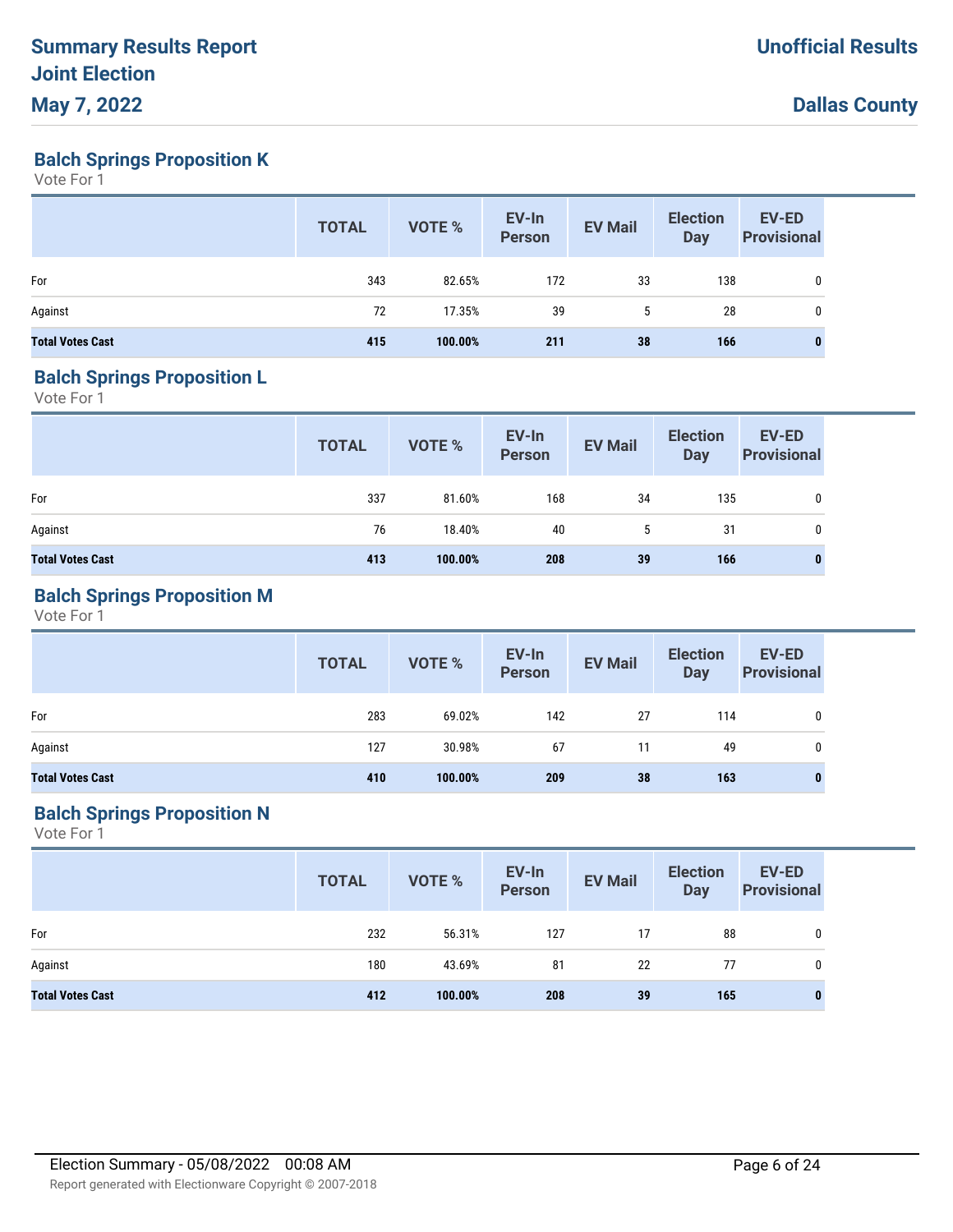# **Carrollton For Member of Council, Mayor - Unexpired Term Carrollton**

Vote For 1

|                         | <b>TOTAL</b> | <b>VOTE %</b> | EV-In<br><b>Person</b> | <b>EV Mail</b> | <b>Election</b><br><b>Day</b> | <b>EV-ED</b><br><b>Provisional</b> |
|-------------------------|--------------|---------------|------------------------|----------------|-------------------------------|------------------------------------|
| <b>Steve Babick</b>     | 1,374        | 59.38%        | 746                    | 208            | 420                           |                                    |
| Pat Cochran             | 940          | 40.62%        | 514                    | 89             | 337                           |                                    |
| <b>Total Votes Cast</b> | 2,314        | 100.00%       | 1,260                  | 297            | 757                           | $\bf{0}$                           |

### **Carrollton For Member of Council, Place 1 - Unexpired Term Carrollton**

Vote For 1

|                         | <b>TOTAL</b> | <b>VOTE %</b> | EV-In<br><b>Person</b> | <b>EV Mail</b> | <b>Election</b><br><b>Day</b> | <b>EV-ED</b><br><b>Provisional</b> |
|-------------------------|--------------|---------------|------------------------|----------------|-------------------------------|------------------------------------|
| Sem Habtemariam         | 961          | 44.70%        | 520                    | 122            | 319                           | 0                                  |
| Christopher Axberg      | 1,189        | 55.30%        | 668                    | 147            | 374                           | 0                                  |
| <b>Total Votes Cast</b> | 2,150        | 100.00%       | 1,188                  | 269            | 693                           | $\bf{0}$                           |

## **Carrollton For Member of Council, Place 3 - Unexpired Term Carrollton**

Vote For 1

|                         | <b>TOTAL</b> | <b>VOTE %</b> | EV-In<br><b>Person</b> | <b>EV Mail</b> | <b>Election</b><br><b>Day</b> | <b>EV-ED</b><br><b>Provisional</b> |
|-------------------------|--------------|---------------|------------------------|----------------|-------------------------------|------------------------------------|
| Richard Fleming         | 985          | 45.12%        | 544                    | 143            | 298                           | 0                                  |
| Daisy Palomo            | 868          | 39.76%        | 490                    | 85             | 293                           | 0                                  |
| Nikki Ellis             | 330          | 15.12%        | 167                    | 45             | 118                           | $\mathbf 0$                        |
| <b>Total Votes Cast</b> | 2,183        | 100.00%       | 1,201                  | 273            | 709                           | 0                                  |

#### **Cockrell Hill Mayor Cockrell Hill**

|                         | <b>TOTAL</b> | <b>VOTE %</b> | EV-In<br>Person | <b>EV Mail</b> | <b>Election</b><br><b>Day</b> | EV-ED<br><b>Provisional</b> |
|-------------------------|--------------|---------------|-----------------|----------------|-------------------------------|-----------------------------|
| Luis David Carrera      | 89           | 100.00%       | 31              |                | 56                            | 0                           |
| <b>Total Votes Cast</b> | 89           | 100.00%       | 31              |                | 56                            |                             |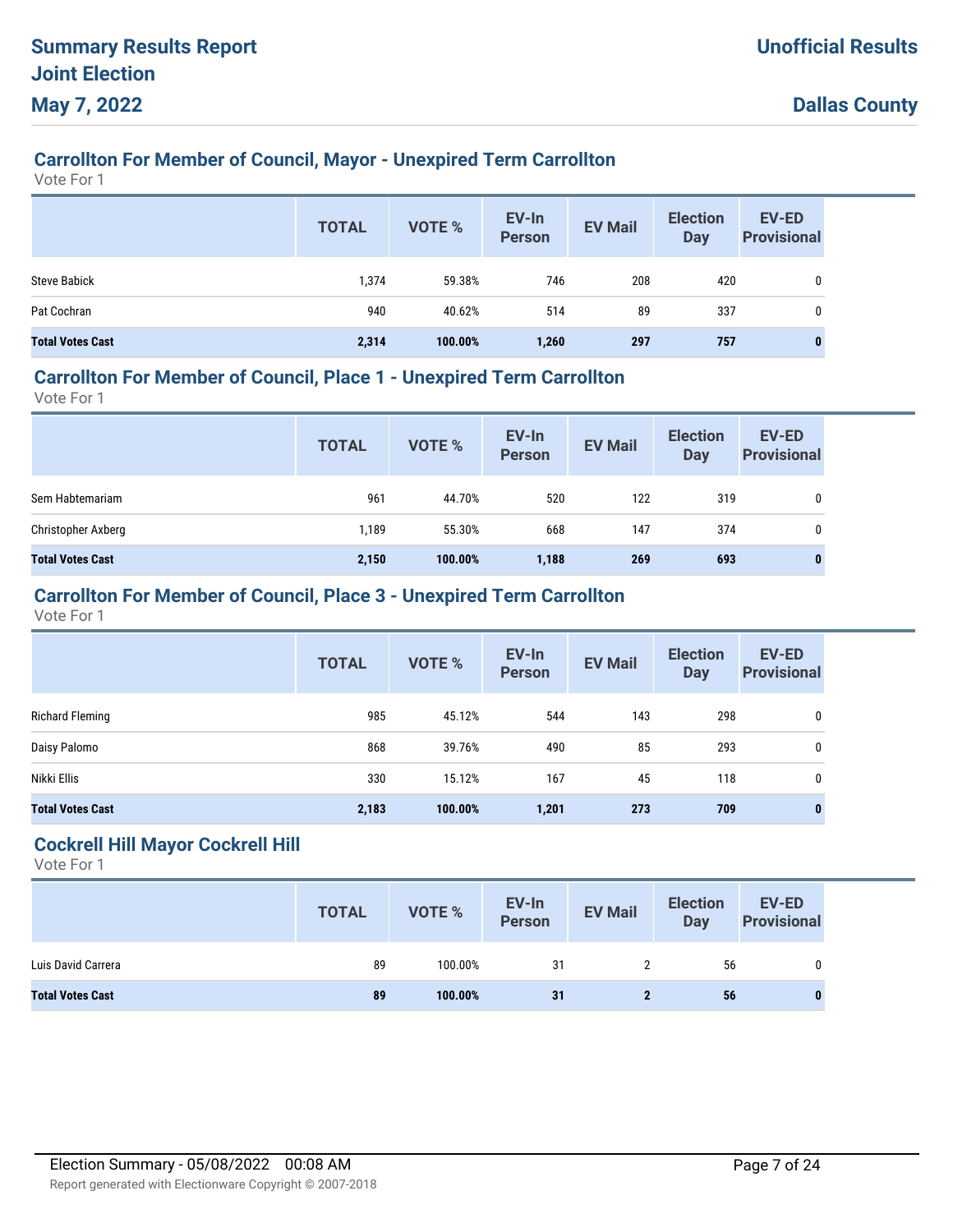# **Cockrell Hill For Member of Council, Place 1 Cockrell Hill**

Vote For 1

|                         | <b>TOTAL</b> | VOTE %  | EV-In<br>Person | <b>EV Mail</b> | <b>Election</b><br>Day | EV-ED<br><b>Provisional</b> |
|-------------------------|--------------|---------|-----------------|----------------|------------------------|-----------------------------|
| Miriam Rodriguez        | 76           | 100.00% | 27              | 2              | 47                     |                             |
| <b>Total Votes Cast</b> | 76           | 100.00% | 27              |                | 47                     | 0                           |

### **Cockrell Hill For Member of Council, Place 2 Cockrell Hill**

Vote For 1

|                         | <b>TOTAL</b> | VOTE %  | EV-In<br>Person | <b>EV Mail</b> | <b>Election</b><br>Day | <b>EV-ED</b><br><b>Provisional</b> |
|-------------------------|--------------|---------|-----------------|----------------|------------------------|------------------------------------|
| Sam Rodriguez           | 44           | 40.74%  | 16              | 0              | 28                     | 0                                  |
| Rene Hudson             | 64           | 59.26%  | 23              | $\overline{2}$ | 39                     | 0                                  |
| <b>Total Votes Cast</b> | 108          | 100.00% | 39              | $\mathbf{2}$   | 67                     | 0                                  |

#### **Desoto Mayor Desoto**

Vote For 1

|                         | <b>TOTAL</b> | <b>VOTE %</b> | EV-In<br>Person | <b>EV Mail</b> | <b>Election</b><br><b>Day</b> | <b>EV-ED</b><br><b>Provisional</b> |
|-------------------------|--------------|---------------|-----------------|----------------|-------------------------------|------------------------------------|
| Rachel L. Proctor       | 3,400        | 87.18%        | 2,047           | 361            | 992                           | 0                                  |
| Trace L. Henderson      | 500          | 12.82%        | 268             | 55             | 177                           | $\mathbf{0}$                       |
| <b>Total Votes Cast</b> | 3,900        | 100.00%       | 2,315           | 416            | 1,169                         | $\bf{0}$                           |

#### **Desoto For Member of Council, Place 3 Desoto**

|                         | <b>TOTAL</b> | VOTE %  | EV-In<br><b>Person</b> | <b>EV Mail</b> | <b>Election</b><br>Day | <b>EV-ED</b><br><b>Provisional</b> |
|-------------------------|--------------|---------|------------------------|----------------|------------------------|------------------------------------|
| Nicole Raphiel          | 3,556        | 100.00% | 2,117                  | 375            | 1,064                  | 0                                  |
| <b>Total Votes Cast</b> | 3,556        | 100.00% | 2,117                  | 375            | 1,064                  |                                    |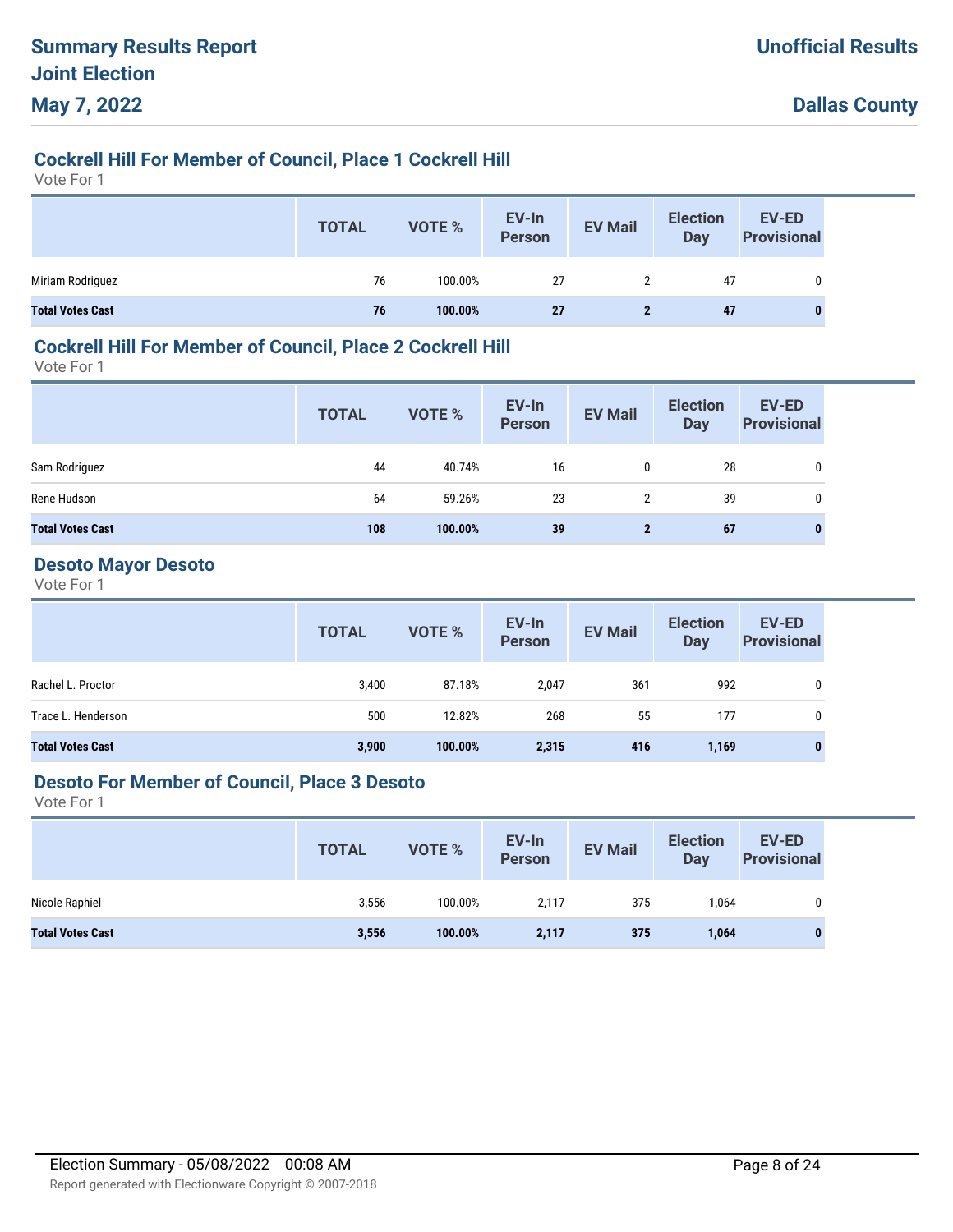## **Desoto For Member of Council, Place 5 Desoto**

Vote For 1

|                         | <b>TOTAL</b> | <b>VOTE %</b> | EV-In<br><b>Person</b> | <b>EV Mail</b> | <b>Election</b><br><b>Day</b> | EV-ED<br><b>Provisional</b> |
|-------------------------|--------------|---------------|------------------------|----------------|-------------------------------|-----------------------------|
| Debrah North            | 1,522        | 39.94%        | 833                    | 227            | 462                           | 0                           |
| Dinah Marks             | 2,289        | 60.06%        | 1,439                  | 174            | 676                           | 0                           |
| <b>Total Votes Cast</b> | 3,811        | 100.00%       | 2,272                  | 401            | 1,138                         | 0                           |

#### **Duncanville Mayor Duncanville**

Vote For 1

|                         | <b>TOTAL</b> | VOTE %  | EV-In<br><b>Person</b> | <b>EV Mail</b> | <b>Election</b><br><b>Day</b> | <b>EV-ED</b><br><b>Provisional</b> |
|-------------------------|--------------|---------|------------------------|----------------|-------------------------------|------------------------------------|
| Erika Browning          | 705          | 24.45%  | 432                    | 35             | 238                           | 0                                  |
| Mark D. Cooks           | 1,050        | 36.41%  | 645                    | 93             | 312                           | 0                                  |
| LaVaughn Washington     | 79           | 2.74%   | 42                     | 13             | 24                            | 0                                  |
| Barry L. Gordon         | 1,050        | 36.41%  | 642                    | 87             | 321                           | 0                                  |
| <b>Total Votes Cast</b> | 2,884        | 100.00% | 1,761                  | 228            | 895                           | $\bf{0}$                           |

## **Duncanville For Member of Council, District 2 Duncanville District 02**

Vote For 1

|                         | <b>TOTAL</b> | <b>VOTE %</b> | EV-In<br><b>Person</b> | <b>EV Mail</b> | <b>Election</b><br><b>Day</b> | <b>EV-ED</b><br><b>Provisional</b> |
|-------------------------|--------------|---------------|------------------------|----------------|-------------------------------|------------------------------------|
| Don McBurnett           | 287          | 50.62%        | 184                    | 33             | 70                            | 0                                  |
| Nancy Gutierrez         | 280          | 49.38%        | 179                    | 15             | 86                            | 0                                  |
| <b>Total Votes Cast</b> | 567          | 100.00%       | 363                    | 48             | 156                           |                                    |

## **Duncanville For Member of Council, District 4 Duncanville District 04**

|                         | <b>TOTAL</b> | <b>VOTE %</b> | EV-In<br><b>Person</b> | <b>EV Mail</b> | <b>Election</b><br><b>Day</b> | <b>EV-ED</b><br><b>Provisional</b> |
|-------------------------|--------------|---------------|------------------------|----------------|-------------------------------|------------------------------------|
| Karen Cherry            | 489          | 74.43%        | 316                    | 38             | 135                           | 0                                  |
| Brenda O'Brien          | 168          | 25.57%        | 93                     | 17             | 58                            | 0                                  |
| <b>Total Votes Cast</b> | 657          | 100.00%       | 409                    | 55             | 193                           | $\bf{0}$                           |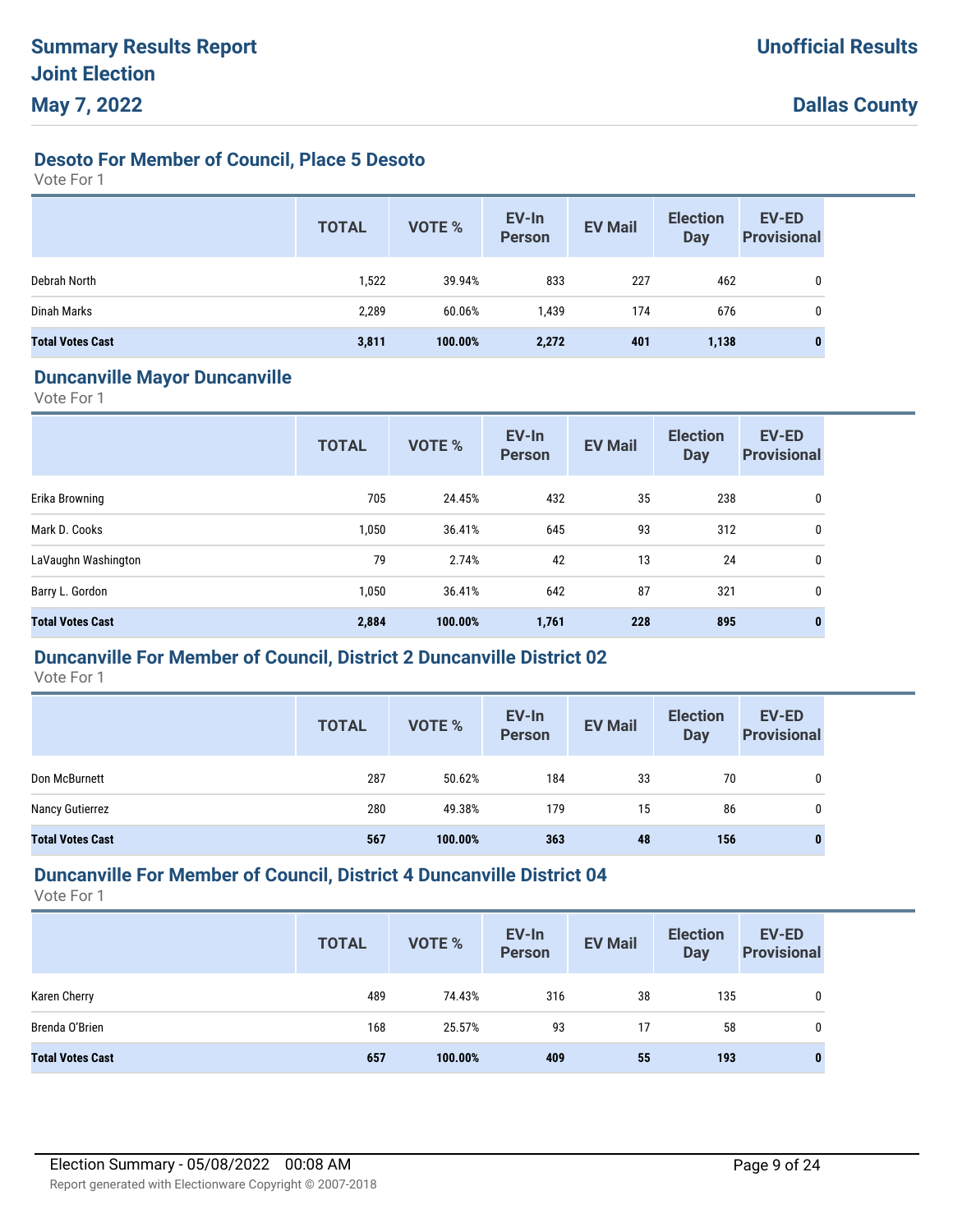# **Farmers Branch For Member of Council, District 1 Farmers Branch District 01**

Vote For 1

|                         | <b>TOTAL</b> | VOTE %  | EV-In<br>Person | <b>EV Mail</b> | <b>Election</b><br>Day | <b>EV-ED</b><br><b>Provisional</b> |
|-------------------------|--------------|---------|-----------------|----------------|------------------------|------------------------------------|
| Cristal Retana          | 174          | 43.94%  | 87              | 10             | 77                     | 0                                  |
| Omar Roman              | 222          | 56.06%  | 119             | 11             | 92                     | 0                                  |
| <b>Total Votes Cast</b> | 396          | 100.00% | 206             | 21             | 169                    | 0                                  |

#### **Farmers Branch For Member of Council, District 4 Farmers Branch District 04**

Vote For 1

|                         | <b>TOTAL</b> | VOTE %  | EV-In<br>Person | <b>EV Mail</b> | <b>Election</b><br><b>Day</b> | <b>EV-ED</b><br><b>Provisional</b> |
|-------------------------|--------------|---------|-----------------|----------------|-------------------------------|------------------------------------|
| Richard Jackson         | 437          | 66.92%  | 253             | 23             | 161                           | 0                                  |
| Mike McGinnis           | 216          | 33.08%  | 126             | 11             | 79                            | 0                                  |
| <b>Total Votes Cast</b> | 653          | 100.00% | 379             | 34             | 240                           | $\bf{0}$                           |

## **Garland For Member of Council, District 2 Garland District 02**

Vote For 1

|                         | <b>TOTAL</b> | <b>VOTE %</b> | EV-In<br><b>Person</b> | <b>EV Mail</b> | <b>Election</b><br><b>Day</b> | <b>EV-ED</b><br><b>Provisional</b> |
|-------------------------|--------------|---------------|------------------------|----------------|-------------------------------|------------------------------------|
| Trayc Claybrook         | 64           | 11.57%        | 33                     | 6              | 25                            | 0                                  |
| Koni Ramos-Kaiwi        | 103          | 18.63%        | 46                     | 10             | 47                            | 0                                  |
| Deborah Morris          | 386          | 69.80%        | 197                    | 52             | 137                           | 0                                  |
| <b>Total Votes Cast</b> | 553          | 100.00%       | 276                    | 68             | 209                           | $\bf{0}$                           |

#### **Garland For Member of Council, District 5 Garland District 05**

|                         | <b>TOTAL</b> | <b>VOTE %</b> | EV-In<br><b>Person</b> | <b>EV Mail</b> | <b>Election</b><br><b>Day</b> | EV-ED<br><b>Provisional</b> |
|-------------------------|--------------|---------------|------------------------|----------------|-------------------------------|-----------------------------|
| Cle D. Kimble           | 132          | 18.94%        | 55                     | 23             | 54                            | 0                           |
| Margaret A. Lucht       | 347          | 49.78%        | 137                    | 40             | 170                           | 0                           |
| Jon Dehn                | 218          | 31.28%        | 106                    | 10             | 102                           | 0                           |
| <b>Total Votes Cast</b> | 697          | 100.00%       | 298                    | 73             | 326                           | $\bf{0}$                    |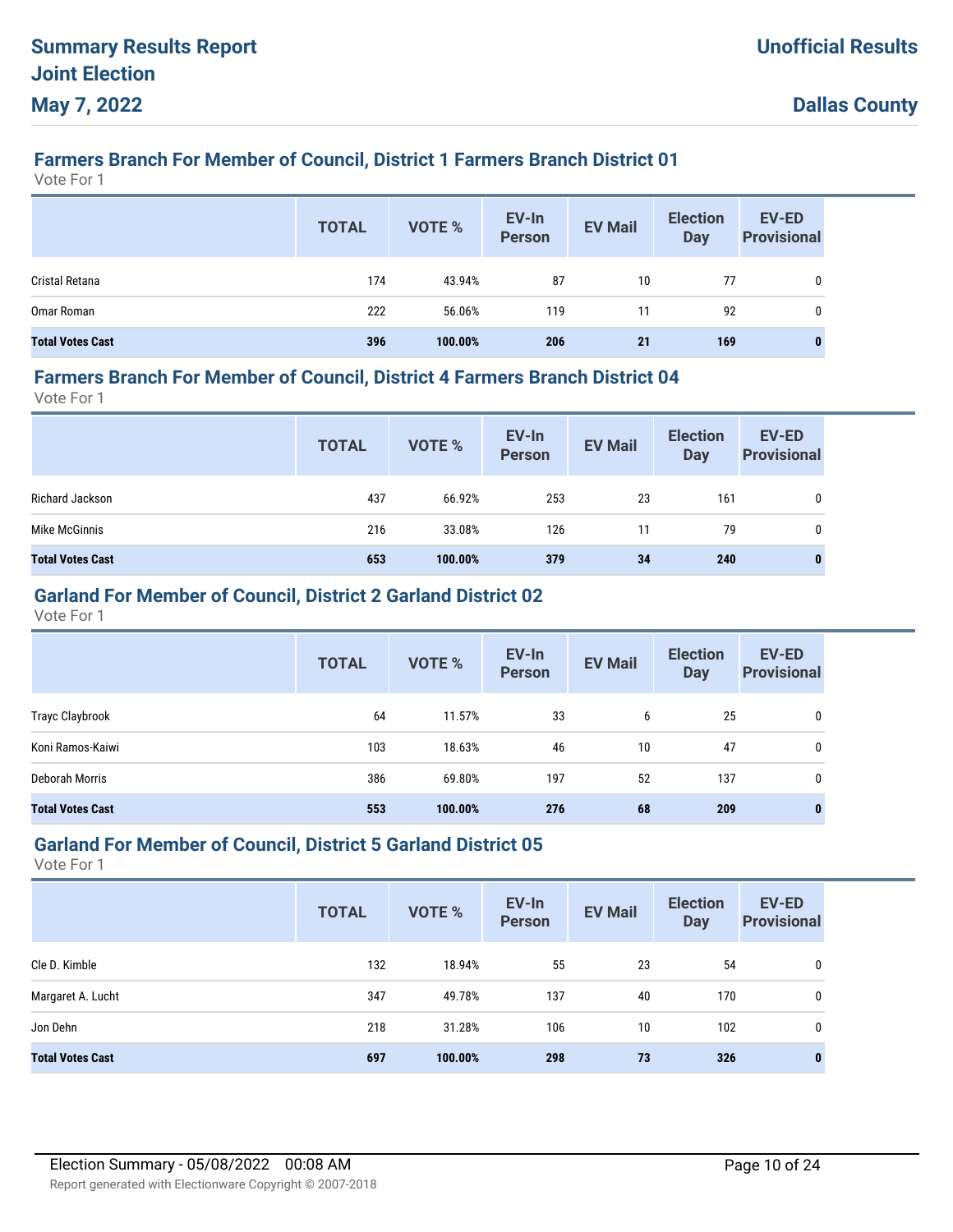**Grand Prarie Mayor Grand Prairie**

Vote For 1

|                         | <b>TOTAL</b> | <b>VOTE %</b> | EV-In<br><b>Person</b> | <b>EV Mail</b> | <b>Election</b><br>Day | <b>EV-ED</b><br><b>Provisional</b> |
|-------------------------|--------------|---------------|------------------------|----------------|------------------------|------------------------------------|
| Ron Jensen              | 3,367        | 88.91%        | 1,822                  | 292            | 1,253                  | 0                                  |
| Rabbi DeLeslie          | 420          | 11.09%        | 200                    | 34             | 186                    | 0                                  |
| <b>Total Votes Cast</b> | 3,787        | 100.00%       | 2,022                  | 326            | 1,439                  | $\mathbf{0}$                       |

#### **Grand Prarie For Member of Council, District 2 Grand Prairie District 02**

Vote For 1

|                         | <b>TOTAL</b> | <b>VOTE %</b> | EV-In<br><b>Person</b> | <b>EV Mail</b> | <b>Election</b><br><b>Day</b> | EV-ED<br><b>Provisional</b> |
|-------------------------|--------------|---------------|------------------------|----------------|-------------------------------|-----------------------------|
| Jacquin Headen          | 751          | 53.64%        | 427                    | 30             | 294                           | 0                           |
| Lazaro Gonzalez         | 100          | 7.14%         | 49                     | 14             | 37                            | $\mathbf 0$                 |
| Dennis King             | 549          | 39.21%        | 340                    | 53             | 156                           | $\mathbf 0$                 |
| <b>Total Votes Cast</b> | 1,400        | 100.00%       | 816                    | 97             | 487                           | 0                           |

## **Grand Prarie For Member of Council, District 4 Grand Prairie District 04**

Vote For 1

|                         | <b>TOTAL</b> | <b>VOTE %</b> | EV-In<br>Person | <b>EV Mail</b> | <b>Election</b><br><b>Day</b> | <b>EV-ED</b><br><b>Provisional</b> |
|-------------------------|--------------|---------------|-----------------|----------------|-------------------------------|------------------------------------|
| John Lopez              | 138          | 100.00%       | 62              | 19             | 57                            | 0                                  |
| <b>Total Votes Cast</b> | 138          | 100.00%       | 62              | 19             | 57                            |                                    |

#### **Hutchins Mayor Hutchins**

|                         | <b>TOTAL</b> | VOTE %  | EV-In<br>Person | <b>EV Mail</b> | <b>Election</b><br><b>Day</b> | <b>EV-ED</b><br><b>Provisional</b> |
|-------------------------|--------------|---------|-----------------|----------------|-------------------------------|------------------------------------|
| Mario Vasquez           | 121          | 51.93%  | 54              | 4              | 63                            | 0                                  |
| Demarcus Odom           | 112          | 48.07%  | 44              | 9              | 59                            | 0                                  |
| <b>Total Votes Cast</b> | 233          | 100.00% | 98              | 13             | 122                           | 0                                  |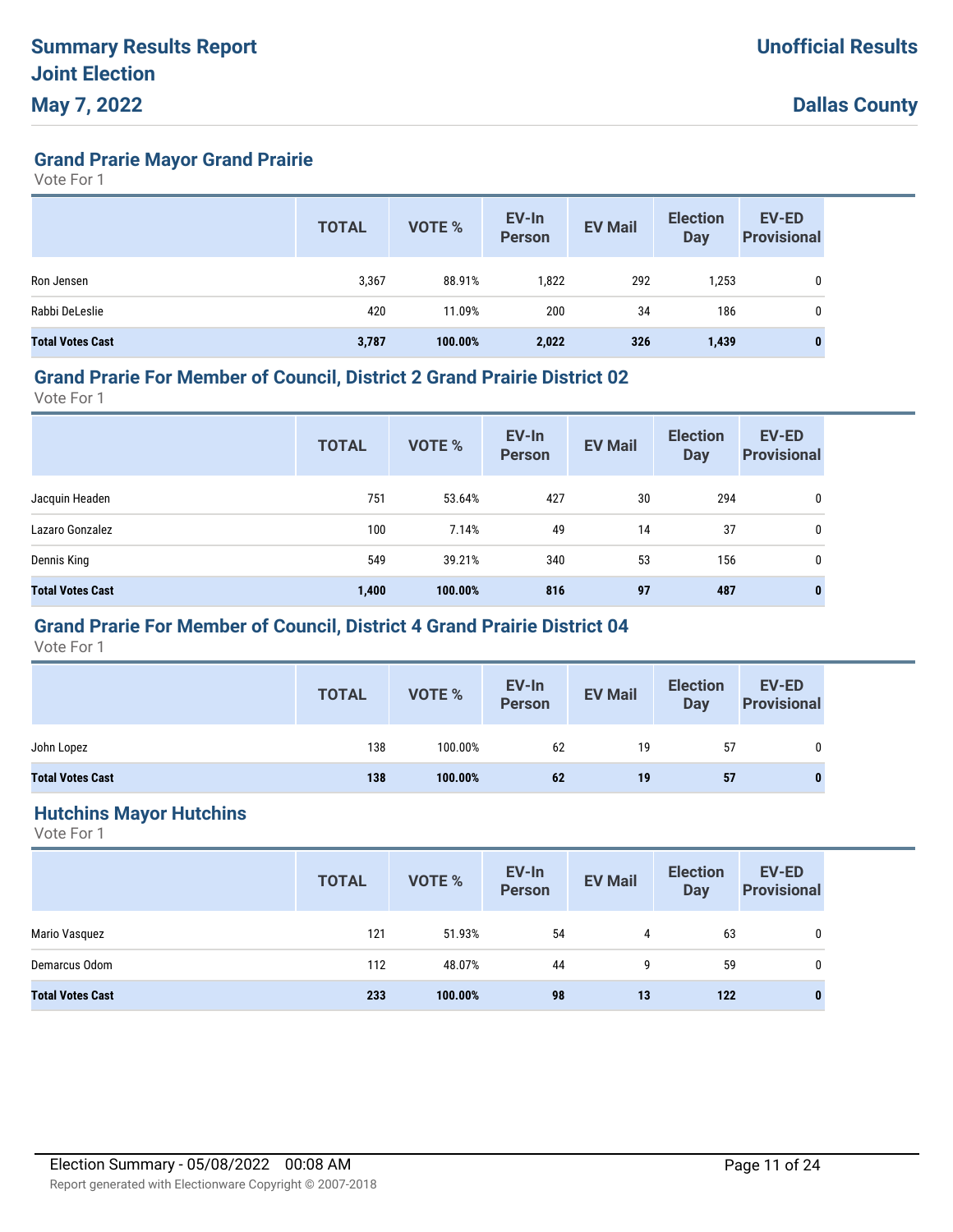## **Hutchins For Member of Council Hutchins**

Vote For 2

|                         | <b>TOTAL</b> | <b>VOTE %</b> | EV-In<br><b>Person</b> | <b>EV Mail</b> | <b>Election</b><br><b>Day</b> | <b>EV-ED</b><br><b>Provisional</b> |
|-------------------------|--------------|---------------|------------------------|----------------|-------------------------------|------------------------------------|
| Brenda L. Campbell      | 143          | 40.28%        | 61                     | 12             | 70                            | 0                                  |
| <b>Steve Nichols</b>    | 108          | 30.42%        | 44                     | 4              | 60                            | 0                                  |
| <b>Gerald Hollis</b>    | 104          | 29.30%        | 42                     |                | 55                            | 0                                  |
| <b>Total Votes Cast</b> | 355          | 100.00%       | 147                    | 23             | 185                           | $\mathbf{0}$                       |

#### **Irving For Member of Council, Single Member District 1 Irving District 01**

Vote For 1

|                         | <b>TOTAL</b> | <b>VOTE %</b> | EV-In<br><b>Person</b> | <b>EV Mail</b> | <b>Election</b><br><b>Day</b> | <b>EV-ED</b><br><b>Provisional</b> |
|-------------------------|--------------|---------------|------------------------|----------------|-------------------------------|------------------------------------|
| <b>Tony Grimes</b>      | 295          | 38.71%        | 151                    | 36             | 108                           | 0                                  |
| John Bloch              | 324          | 42.52%        | 158                    | 11             | 155                           | 0                                  |
| Ricky Lightfoot         | 143          | 18.77%        | 98                     | 15             | 30                            | 0                                  |
| <b>Total Votes Cast</b> | 762          | 100.00%       | 407                    | 62             | 293                           | $\bf{0}$                           |

## **Irving For Member of Council, Single Member District 7 Irving District 07**

Vote For 1

|                         | <b>TOTAL</b> | <b>VOTE %</b> | EV-In<br><b>Person</b> | <b>EV Mail</b> | <b>Election</b><br><b>Day</b> | <b>EV-ED</b><br><b>Provisional</b> |
|-------------------------|--------------|---------------|------------------------|----------------|-------------------------------|------------------------------------|
| Bryan Jones             | 506          | 45.06%        | 263                    | 20             | 223                           | 0                                  |
| Kyle Taylor             | 617          | 54.94%        | 324                    | 63             | 230                           | 0                                  |
| <b>Total Votes Cast</b> | 1,123        | 100.00%       | 587                    | 83             | 453                           | $\bf{0}$                           |

## **Lancaster For Member of Council, District 1 Lancaster District 01**

|                          | <b>TOTAL</b> | <b>VOTE %</b> | EV-In<br><b>Person</b> | <b>EV Mail</b> | <b>Election</b><br><b>Day</b> | <b>EV-ED</b><br><b>Provisional</b> |
|--------------------------|--------------|---------------|------------------------|----------------|-------------------------------|------------------------------------|
| <b>Carol Strain Burk</b> | 490          | 76.68%        | 340                    | 25             | 125                           |                                    |
| Lawrence L. Prothro      | 149          | 23.32%        | 89                     | 11             | 49                            |                                    |
| <b>Total Votes Cast</b>  | 639          | 100.00%       | 429                    | 36             | 174                           | 0                                  |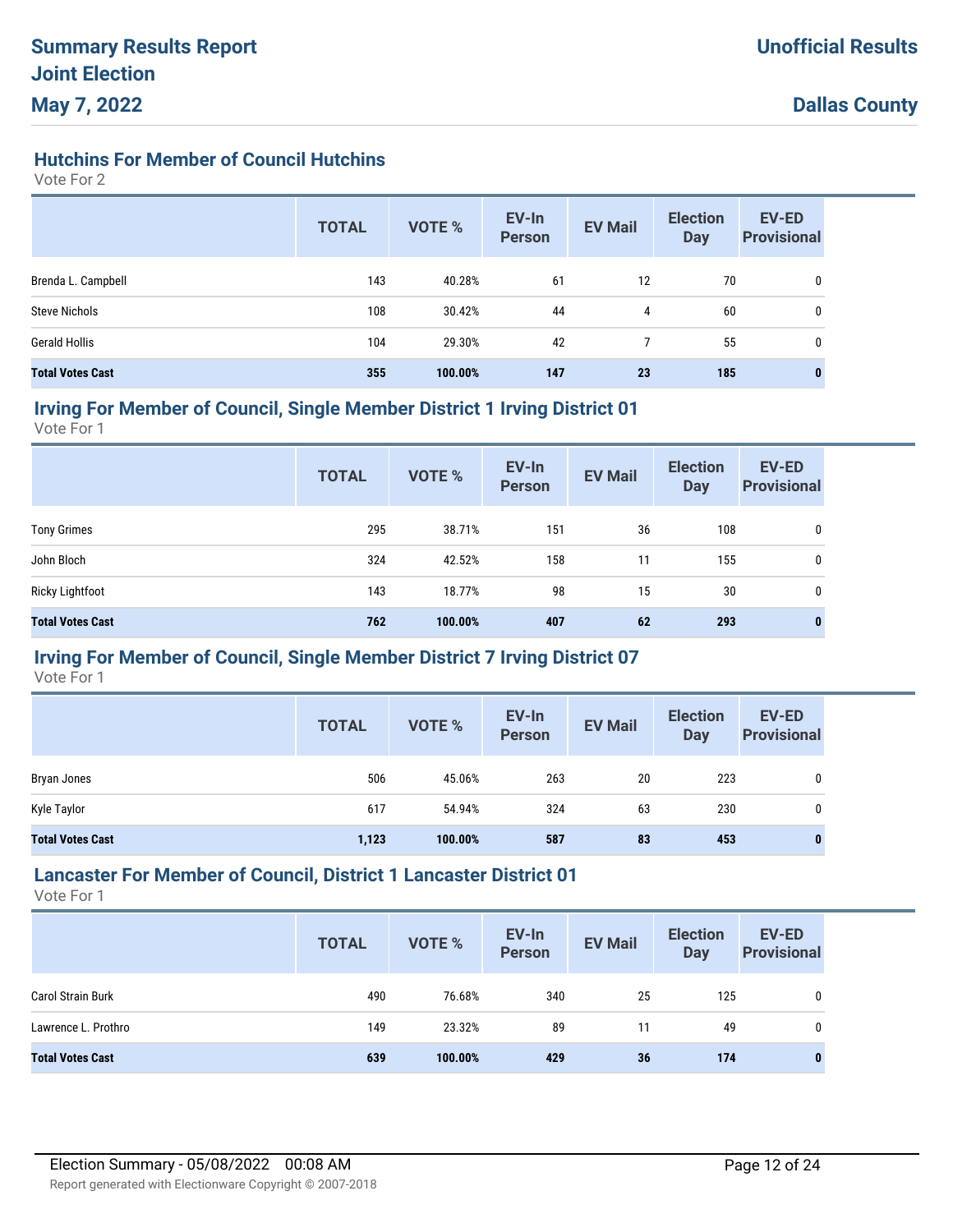# **Lewisville For Member of Council, Place 4 Lewisville**

Vote For 1

|                         | <b>TOTAL</b> | <b>VOTE %</b> | EV-In<br>Person | <b>EV Mail</b> | <b>Election</b><br>Day | <b>EV-ED</b><br><b>Provisional</b> |
|-------------------------|--------------|---------------|-----------------|----------------|------------------------|------------------------------------|
| <b>Brandon Jones</b>    | a            | 100.00%       |                 |                |                        | 0                                  |
| <b>Total Votes Cast</b> | $\mathbf{a}$ | 100.00%       |                 |                |                        |                                    |

#### **Lewisville For Member of Council, Place 5 Lewisville**

Vote For 1

|                         | <b>TOTAL</b> | VOTE %  | EV-In<br>Person | <b>EV Mail</b> | <b>Election</b><br>Day | EV-ED<br><b>Provisional</b> |
|-------------------------|--------------|---------|-----------------|----------------|------------------------|-----------------------------|
| Kristin Green           | a            | 100.00% |                 |                |                        | 0                           |
| <b>Total Votes Cast</b> | 9            | 100.00% |                 |                |                        | 0                           |

## **Lewisville For Member of Council, Place 6 Lewisville**

Vote For 1

|                         | <b>TOTAL</b> | VOTE %  | EV-In<br>Person | <b>EV Mail</b> | <b>Election</b><br><b>Day</b> | <b>EV-ED</b><br><b>Provisional</b> |
|-------------------------|--------------|---------|-----------------|----------------|-------------------------------|------------------------------------|
| Patrick Kelly           | 8            | 88.89%  | 6               |                |                               | 0                                  |
| <b>Tom Cottrell</b>     |              | 11.11%  |                 | 0              | 0                             | 0                                  |
| <b>Total Votes Cast</b> | 9            | 100.00% |                 |                |                               | $\bf{0}$                           |

## **Rowlett Mayor Rowlett**

|                         | <b>TOTAL</b> | <b>VOTE %</b> | EV-In<br><b>Person</b> | <b>EV Mail</b> | <b>Election</b><br><b>Day</b> | <b>EV-ED</b><br><b>Provisional</b> |
|-------------------------|--------------|---------------|------------------------|----------------|-------------------------------|------------------------------------|
| Chris Kizziar           | 950          | 28.45%        | 535                    | 45             | 370                           | 0                                  |
| Joel R. Medina II       | 707          | 21.17%        | 367                    | 39             | 301                           | 0                                  |
| <b>Blake Margolis</b>   | 1,682        | 50.37%        | 928                    | 81             | 673                           | 0                                  |
| <b>Total Votes Cast</b> | 3,339        | 100.00%       | 1,830                  | 165            | 1,344                         | $\mathbf{0}$                       |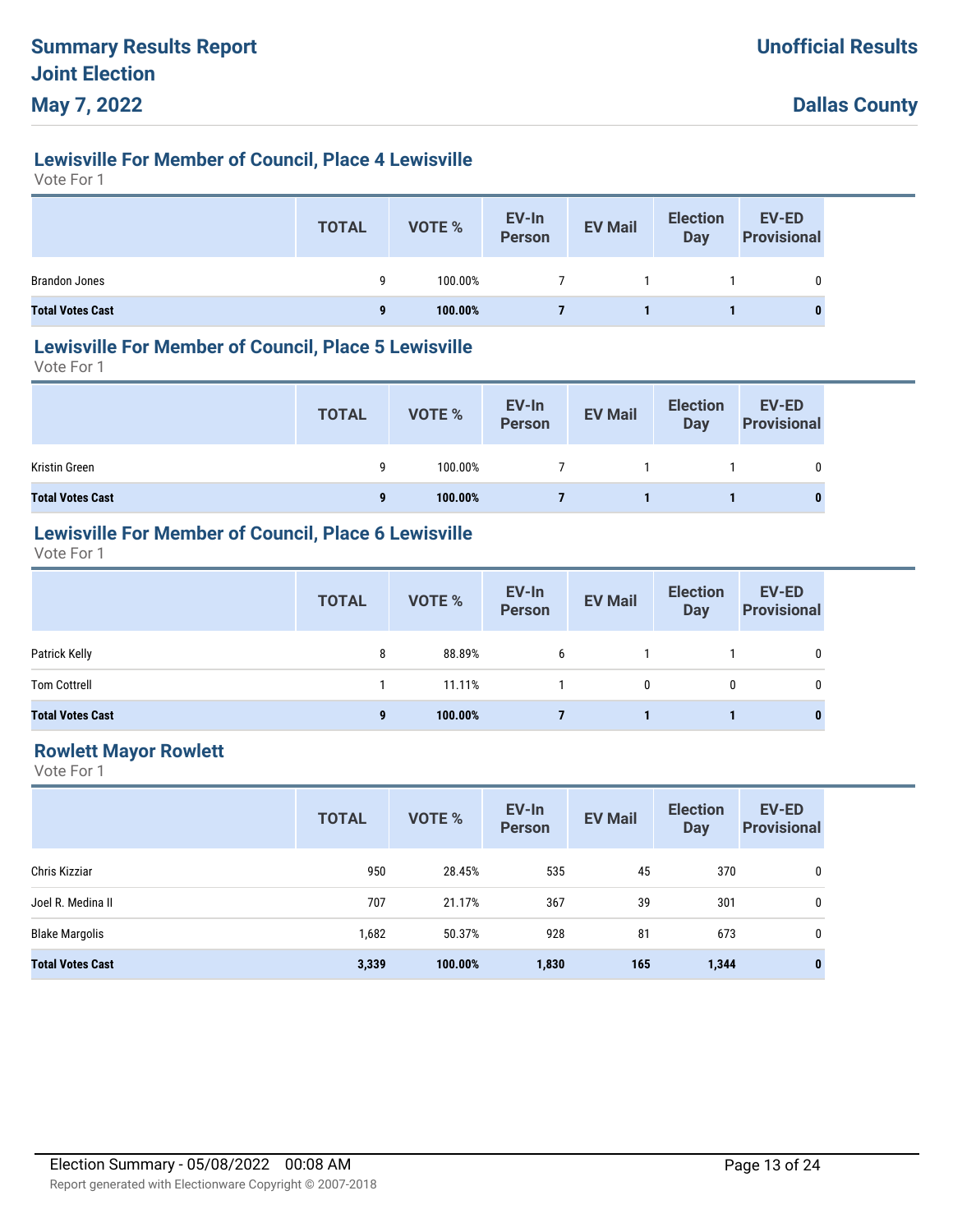# **Rowlett Councilmember, Place Two Rowlett**

Vote For 1

|                         | <b>TOTAL</b> | VOTE %  | EV-In<br>Person | <b>EV Mail</b> | <b>Election</b><br>Day | <b>EV-ED</b><br><b>Provisional</b> |
|-------------------------|--------------|---------|-----------------|----------------|------------------------|------------------------------------|
| Jeff Winget             | 2,790        | 100.00% | 1,541           | 134            | 1.115                  | 0                                  |
| <b>Total Votes Cast</b> | 2,790        | 100.00% | 1,541           | 134            | 1,115                  | $\bf{0}$                           |

#### **Rowlett Councilmember, Place Four Rowlett**

Vote For 1

|                         | <b>TOTAL</b> | <b>VOTE %</b> | EV-In<br><b>Person</b> | <b>EV Mail</b> | <b>Election</b><br><b>Day</b> | <b>EV-ED</b><br><b>Provisional</b> |
|-------------------------|--------------|---------------|------------------------|----------------|-------------------------------|------------------------------------|
| Mike Britton            | 1,678        | 53.52%        | 954                    | 61             | 663                           | 0                                  |
| Whitney P. Laning       | 1,457        | 46.48%        | 795                    | 93             | 569                           | 0                                  |
| <b>Total Votes Cast</b> | 3,135        | 100.00%       | 1,749                  | 154            | 1,232                         | 0                                  |

## **Rowlett Councilmember, Place Six Rowlett**

Vote For 1

|                         | <b>TOTAL</b> | <b>VOTE %</b> | EV-In<br>Person | <b>EV Mail</b> | <b>Election</b><br><b>Day</b> | <b>EV-ED</b><br><b>Provisional</b> |
|-------------------------|--------------|---------------|-----------------|----------------|-------------------------------|------------------------------------|
| Rebecca J. Day          | 1,290        | 42.52%        | 655             | 71             | 564                           | 0                                  |
| Debra (Deb) Shinder     | 1.744        | 57.48%        | 1.024           | 83             | 637                           | 0                                  |
| <b>Total Votes Cast</b> | 3,034        | 100.00%       | 1,679           | 154            | 1,201                         | $\bf{0}$                           |

#### **Rowlett Councilmember Place 1 Unexpired Term Rowlett**

|                         | <b>TOTAL</b> | <b>VOTE %</b> | EV-In<br><b>Person</b> | <b>EV Mail</b> | <b>Election</b><br><b>Day</b> | <b>EV-ED</b><br><b>Provisional</b> |
|-------------------------|--------------|---------------|------------------------|----------------|-------------------------------|------------------------------------|
| Brian Galuardi          | 1,526        | 51.28%        | 909                    | 66             | 551                           | 0                                  |
| Stephanie Higgins       | 1,450        | 48.72%        | 751                    | 88             | 611                           | 0                                  |
| <b>Total Votes Cast</b> | 2,976        | 100.00%       | 1,660                  | 154            | 1,162                         | $\bf{0}$                           |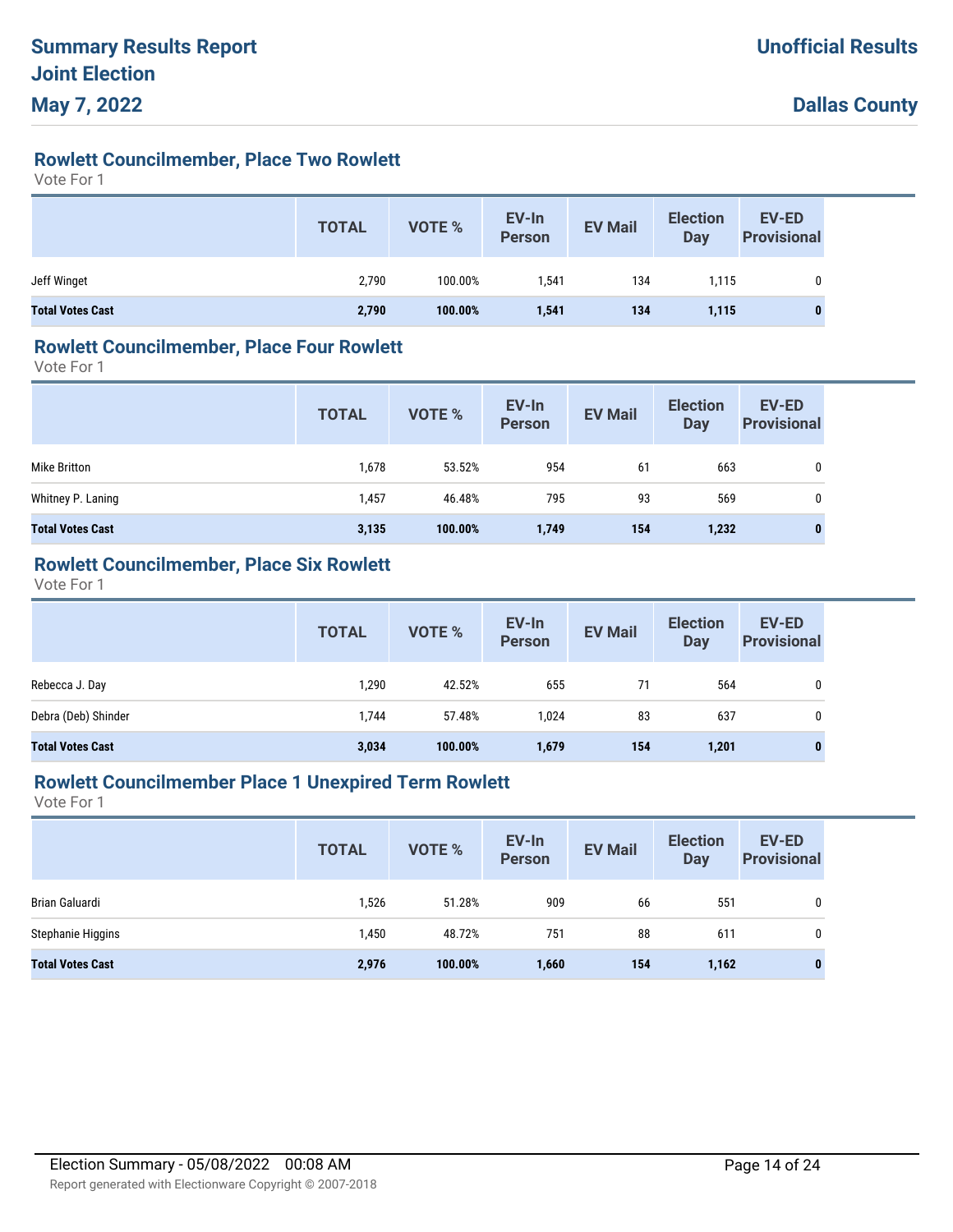#### **Sachse Mayor Sachse**

Vote For 1

|                         | <b>TOTAL</b> | <b>VOTE %</b> | EV-In<br><b>Person</b> | <b>EV Mail</b> | <b>Election</b><br><b>Day</b> | EV-ED<br><b>Provisional</b> |
|-------------------------|--------------|---------------|------------------------|----------------|-------------------------------|-----------------------------|
| <b>Teddy Kinzer</b>     | 527          | 48.98%        | 325                    |                | 195                           | 0                           |
| Jeff Bickerstaff        | 549          | 51.02%        | 318                    | 20             | 211                           | 0                           |
| <b>Total Votes Cast</b> | 1,076        | 100.00%       | 643                    | <b>27</b>      | 406                           | $\bf{0}$                    |

# **Sachse For Member of Council, Place 5 Sachse**

Vote For 1

|                         | <b>TOTAL</b> | VOTE %  | EV-In<br>Person | <b>EV Mail</b> | <b>Election</b><br><b>Day</b> | <b>EV-ED</b><br><b>Provisional</b> |
|-------------------------|--------------|---------|-----------------|----------------|-------------------------------|------------------------------------|
| Lindsay Buhler          | 644          | 63.39%  | 383             | 21             | 240                           | 0                                  |
| Spencer Hauenstein      | 372          | 36.61%  | 223             | 5              | 144                           | 0                                  |
| <b>Total Votes Cast</b> | 1,016        | 100.00% | 606             | 26             | 384                           |                                    |

## **Sachse For Member of Council, Place 6 Sachse**

Vote For 1

|                         | <b>TOTAL</b> | VOTE %  | EV-In<br>Person | <b>EV Mail</b> | <b>Election</b><br>Day | EV-ED<br><b>Provisional</b> |
|-------------------------|--------------|---------|-----------------|----------------|------------------------|-----------------------------|
| Matt Prestenberg        | 583          | 59.01%  | 375             | 9              | 199                    | $\mathbf{0}$                |
| Adrian Rodriguez        | 405          | 40.99%  | 222             | 17             | 166                    | 0                           |
| <b>Total Votes Cast</b> | 988          | 100.00% | 597             | 26             | 365                    |                             |

## **Wilmer For Member of Council Wilmer**

|                         | <b>TOTAL</b> | <b>VOTE %</b> | EV-In<br><b>Person</b> | <b>EV Mail</b> | <b>Election</b><br><b>Day</b> | EV-ED<br><b>Provisional</b> |
|-------------------------|--------------|---------------|------------------------|----------------|-------------------------------|-----------------------------|
| Melissa Ramirez         | 64           | 19.94%        | 22                     | 0              | 42                            | 0                           |
| Pamela Wash             | 97           | 30.22%        | 37                     | 5              | 55                            | 0                           |
| Laura Jacobs            | 92           | 28.66%        | 34                     | 5              | 53                            | 0                           |
| Sergio Campos           | 68           | 21.18%        | 24                     |                | 43                            | $\mathbf{0}$                |
| <b>Total Votes Cast</b> | 321          | 100.00%       | 117                    | 11             | 193                           | 0                           |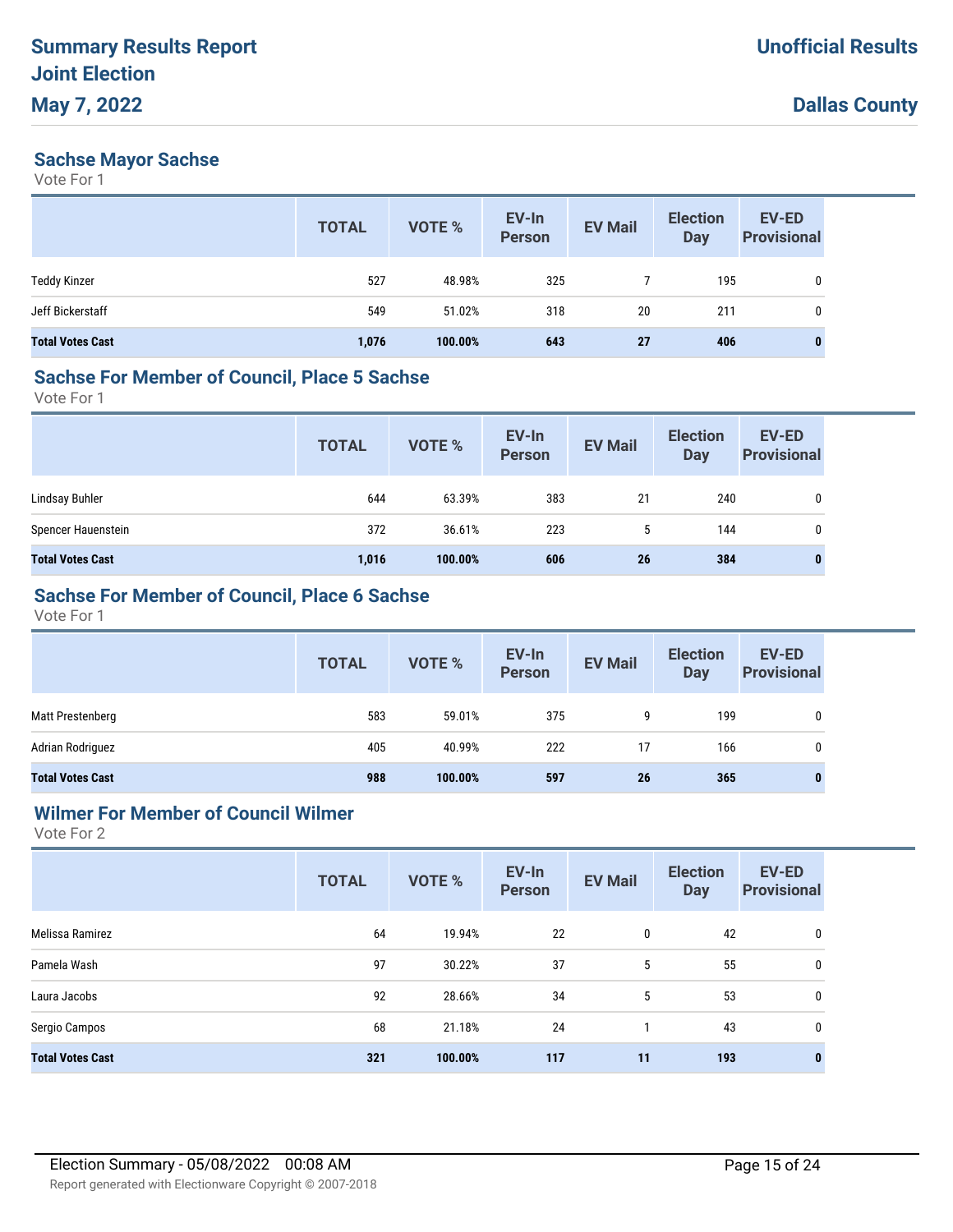# **Wilmer Proposition A**

Vote For 1

|                         | <b>TOTAL</b> | <b>VOTE %</b> | EV-In<br><b>Person</b> | <b>EV Mail</b> | <b>Election</b><br><b>Day</b> | <b>EV-ED</b><br><b>Provisional</b> |
|-------------------------|--------------|---------------|------------------------|----------------|-------------------------------|------------------------------------|
| Yes                     | 148          | 88.62%        | 56                     | 6              | 86                            | 0                                  |
| No                      | 19           | 11.38%        | 4                      | 0              | 15                            | 0                                  |
| <b>Total Votes Cast</b> | 167          | 100.00%       | 60                     | 6              | 101                           | $\bf{0}$                           |

#### **Carrollton-Farmers Branch For Member(s) of Board of Trustees Carroll-Farmers Branch ISD** Vote For 3

|                         | <b>TOTAL</b> | VOTE %  | EV-In<br><b>Person</b> | <b>EV Mail</b> | <b>Election</b><br><b>Day</b> | <b>EV-ED</b><br><b>Provisional</b> |
|-------------------------|--------------|---------|------------------------|----------------|-------------------------------|------------------------------------|
| James Allen             | 652          | 5.60%   | 353                    | 111            | 188                           | $\pmb{0}$                          |
| James Allen             | 276          | 2.37%   | 165                    | 30             | 81                            | 0                                  |
| James Allen             | 287          | 2.47%   | 163                    | 31             | 93                            | 0                                  |
| Ileana Garza-Rojas      | 1,173        | 10.08%  | 571                    | 140            | 462                           | 0                                  |
| Ileana Garza-Rojas      | 771          | 6.62%   | 378                    | 66             | 327                           | 0                                  |
| Ileana Garza-Rojas      | 821          | 7.05%   | 404                    | 54             | 363                           | 0                                  |
| Kim Brady               | 1,304        | 11.20%  | 654                    | 206            | 444                           | 0                                  |
| Kim Brady               | 858          | 7.37%   | 440                    | 74             | 344                           | 0                                  |
| Kim Brady               | 782          | 6.72%   | 418                    | 51             | 313                           | 0                                  |
| <b>Tara Hrbacek</b>     | 1,606        | 13.80%  | 829                    | 200            | 577                           | 0                                  |
| <b>Tara Hrbacek</b>     | 449          | 3.86%   | 238                    | 57             | 154                           | 0                                  |
| <b>Tara Hrbacek</b>     | 383          | 3.29%   | 201                    | 59             | 123                           | $\pmb{0}$                          |
| Randy Schackmann        | 1,243        | 10.68%  | 632                    | 188            | 423                           | $\pmb{0}$                          |
| Randy Schackmann        | 604          | 5.19%   | 350                    | 47             | 207                           | 0                                  |
| Randy Schackmann        | 430          | 3.69%   | 256                    | 39             | 135                           | 0                                  |
| <b>Total Votes Cast</b> | 11,639       | 100.00% | 6,052                  | 1,353          | 4,234                         | $\pmb{0}$                          |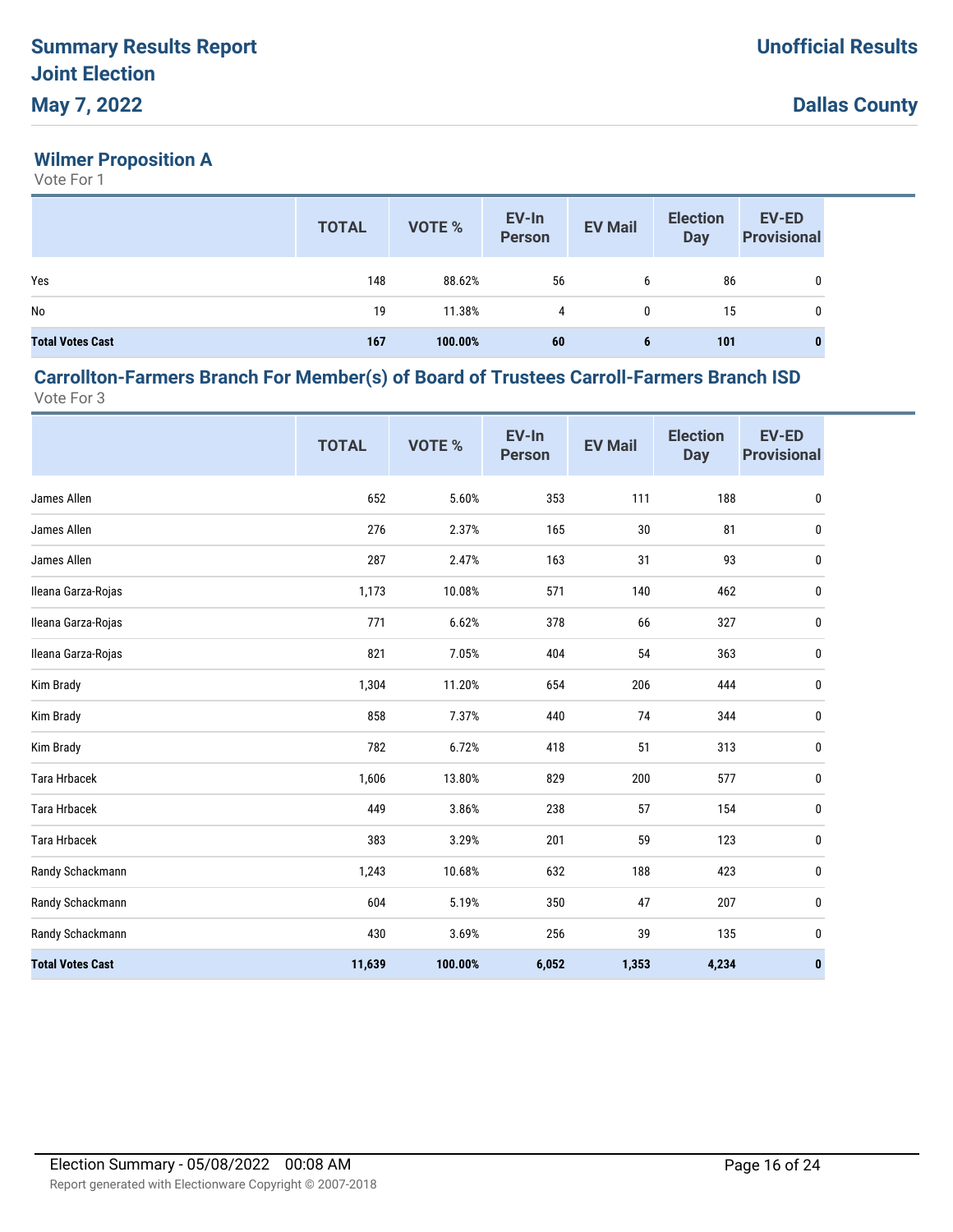# **Cedar Hill ISD For Member of Board of Trustees, Place 1 Cedar Hill ISD**

Vote For 1

|                         | <b>TOTAL</b> | VOTE %  | EV-In<br>Person | <b>EV Mail</b> | <b>Election</b><br>Day | <b>EV-ED</b><br><b>Provisional</b> |
|-------------------------|--------------|---------|-----------------|----------------|------------------------|------------------------------------|
| Gayle A. Sims           | 1,467        | 100.00% | 731             | 182            | 554                    | 0                                  |
| <b>Total Votes Cast</b> | 1,467        | 100.00% | 731             | 182            | 554                    | 0                                  |

#### **Cedar Hill ISD For Member of Board of Trustees, Place 2 Cedar Hill ISD**

Vote For 1

|                         | <b>TOTAL</b> | <b>VOTE %</b> | EV-In<br><b>Person</b> | <b>EV Mail</b> | <b>Election</b><br><b>Day</b> | <b>EV-ED</b><br><b>Provisional</b> |
|-------------------------|--------------|---------------|------------------------|----------------|-------------------------------|------------------------------------|
| DeAundra Hurd           | 692          | 46.82%        | 343                    | 87             | 262                           | 0                                  |
| Carma Morgan            | 786          | 53.18%        | 382                    | 90             | 314                           | 0                                  |
| <b>Total Votes Cast</b> | 1,478        | 100.00%       | 725                    | 177            | 576                           | 0                                  |

#### **Coppell ISD For Member of Board of Trustees, Place 1 Coppell ISD**

Vote For 1

|                         | <b>TOTAL</b> | VOTE %  | EV-In<br><b>Person</b> | <b>EV Mail</b> | <b>Election</b><br>Day | <b>EV-ED</b><br><b>Provisional</b> |
|-------------------------|--------------|---------|------------------------|----------------|------------------------|------------------------------------|
| Leigh Walker            | 3,696        | 100.00% | 2,328                  | 169            | 1.199                  |                                    |
| <b>Total Votes Cast</b> | 3,696        | 100.00% | 2,328                  | 169            | 1,199                  | 0                                  |

#### **Coppell ISD For Member of Board of Trustees, Place 2 Coppell ISD**

Vote For 1

|                         | <b>TOTAL</b> | VOTE %  | EV-In<br>Person | <b>EV Mail</b> | <b>Election</b><br>Day | EV-ED<br><b>Provisional</b> |
|-------------------------|--------------|---------|-----------------|----------------|------------------------|-----------------------------|
| Manish Sethi            | 3,525        | 100.00% | 2,210           | 159            | 1.156                  |                             |
| <b>Total Votes Cast</b> | 3,525        | 100.00% | 2,210           | 159            | 1,156                  | $\bf{0}$                    |

#### **Coppell ISD For Member of Board of Trustees, Place 3 Coppell ISD**

|                            | <b>TOTAL</b> | <b>VOTE %</b> | EV-In<br><b>Person</b> | <b>EV Mail</b> | <b>Election</b><br>Day | <b>EV-ED</b><br><b>Provisional</b> |
|----------------------------|--------------|---------------|------------------------|----------------|------------------------|------------------------------------|
| <b>Carol Lacey McGuire</b> | 1,663        | 35.38%        | 927                    | 89             | 647                    | 0                                  |
| Anthony Hill               | 3,037        | 64.62%        | 1,951                  | 112            | 974                    | 0                                  |
| <b>Total Votes Cast</b>    | 4,700        | 100.00%       | 2,878                  | 201            | 1,621                  | 0                                  |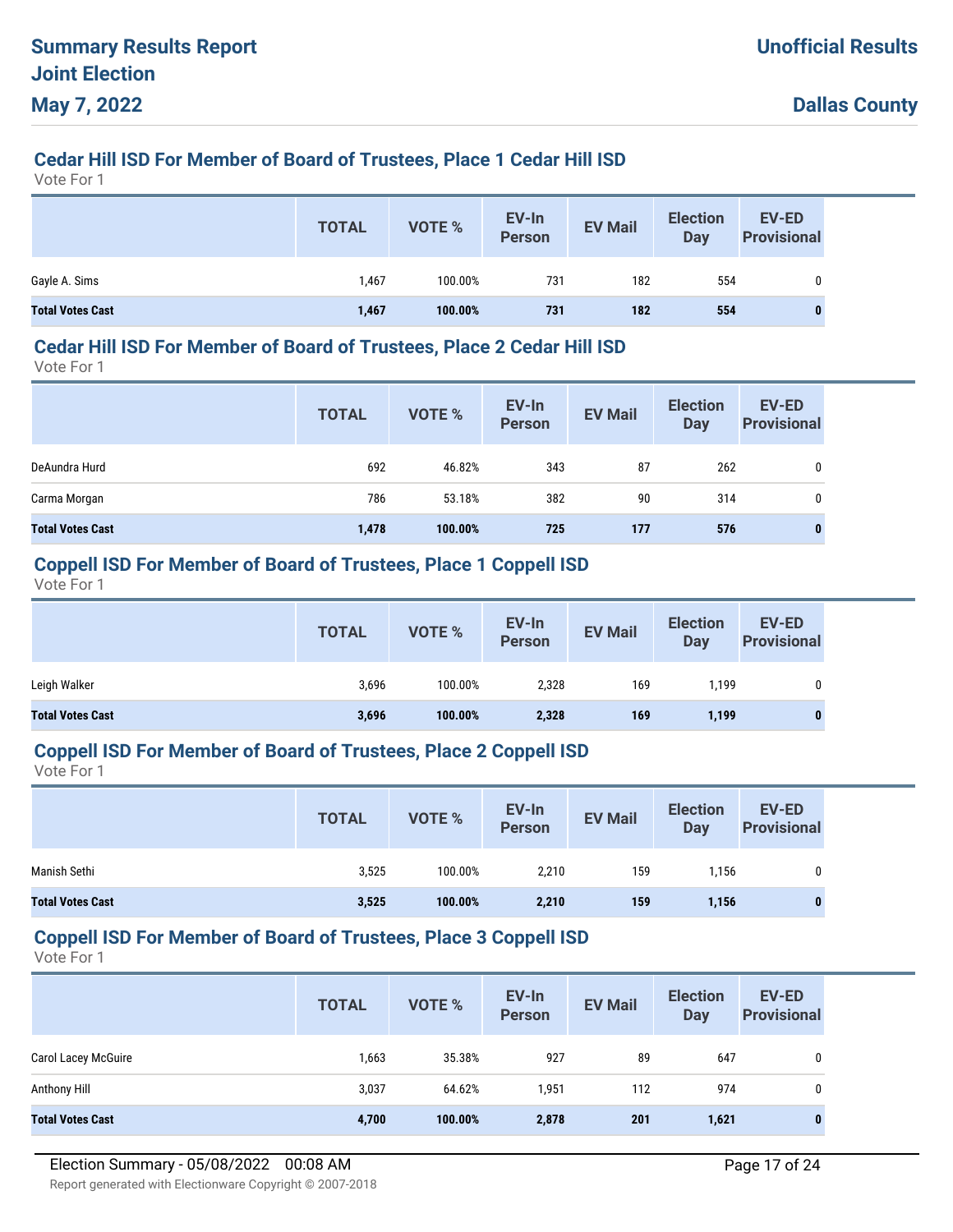# **Dallas ISD For Member of Board of Trustees, District 4 Dallas District 4**

Vote For 1

|                         | <b>TOTAL</b> | <b>VOTE %</b> | EV-In<br>Person | <b>EV Mail</b> | <b>Election</b><br><b>Day</b> | <b>EV-ED</b><br><b>Provisional</b> |
|-------------------------|--------------|---------------|-----------------|----------------|-------------------------------|------------------------------------|
| Camile D. White         | 485          | 51.65%        | 176             | 90             | 219                           | 0                                  |
| Karla Garcia            | 454          | 48.35%        | 136             | 62             | 256                           | 0                                  |
| <b>Total Votes Cast</b> | 939          | 100.00%       | 312             | 152            | 475                           | 0                                  |

#### **Desoto ISD For Member of Board of Trustees, Place 1 Desoto ISD**

Vote For 1

|                         | <b>TOTAL</b> | <b>VOTE %</b> | EV-In<br><b>Person</b> | <b>EV Mail</b> | <b>Election</b><br><b>Day</b> | <b>EV-ED</b><br><b>Provisional</b> |
|-------------------------|--------------|---------------|------------------------|----------------|-------------------------------|------------------------------------|
| Cynthia Watson-Banks    | 1,428        | 40.00%        | 895                    | 165            | 368                           | 0                                  |
| Shanta Duren            | 774          | 21.68%        | 409                    | 78             | 287                           | 0                                  |
| Rickyl' Wesson          | 1,368        | 38.32%        | 802                    | 94             | 472                           | 0                                  |
| <b>Total Votes Cast</b> | 3,570        | 100.00%       | 2,106                  | 337            | 1,127                         | 0                                  |

## **Desoto ISD For Member of Board of Trustees, Place 2 Desoto ISD**

Vote For 1

|                         | <b>TOTAL</b> | VOTE %  | EV-In<br><b>Person</b> | <b>EV Mail</b> | <b>Election</b><br><b>Day</b> | <b>EV-ED</b><br><b>Provisional</b> |
|-------------------------|--------------|---------|------------------------|----------------|-------------------------------|------------------------------------|
| Terrence M. Gore        | 1,254        | 35.48%  | 694                    | 129            | 431                           | 0                                  |
| Chasiti McKissic        | 2,280        | 64.52%  | 1,388                  | 201            | 691                           | $\mathbf{0}$                       |
| <b>Total Votes Cast</b> | 3,534        | 100.00% | 2,082                  | 330            | 1,122                         | 0                                  |

#### **Duncanville ISD For Member of Board of Trustees, Place 1 Duncanville ISD**

|                            | <b>TOTAL</b> | <b>VOTE %</b> | EV-In<br><b>Person</b> | <b>EV Mail</b> | <b>Election</b><br>Day | <b>EV-ED</b><br><b>Provisional</b> |
|----------------------------|--------------|---------------|------------------------|----------------|------------------------|------------------------------------|
| Tom Kennedy                | 1,708        | 46.77%        | 1,012                  | 140            | 556                    | 0                                  |
| Jacqueline (Jackie) Culton | 1,944        | 53.23%        | 1,149                  | 188            | 607                    | 0                                  |
| <b>Total Votes Cast</b>    | 3,652        | 100.00%       | 2,161                  | 328            | 1,163                  | 0                                  |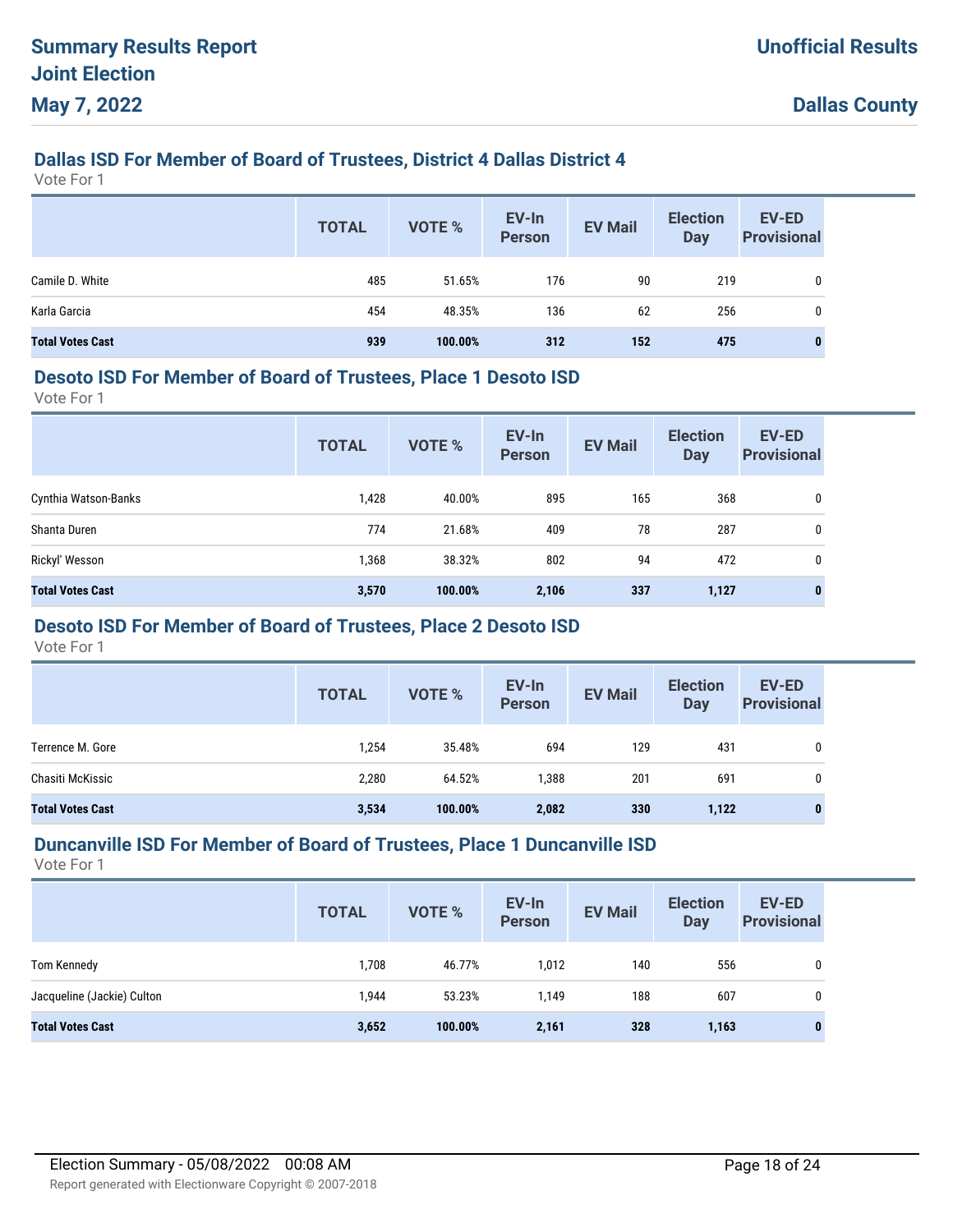# **Duncanville ISD For Member of Board of Trustees, Place 2 Duncanville ISD**

Vote For 1

|                         | <b>TOTAL</b> | <b>VOTE %</b> | EV-In<br>Person | <b>EV Mail</b> | <b>Election</b><br>Day | EV-ED<br><b>Provisional</b> |
|-------------------------|--------------|---------------|-----------------|----------------|------------------------|-----------------------------|
| Coach Phil McNeely      | 3,257        | 100.00%       | 1,927           | 298            | 1,032                  | 0                           |
| <b>Total Votes Cast</b> | 3,257        | 100.00%       | 1,927           | 298            | 1,032                  |                             |

#### **Duncanville ISD For Member of Board of Trustees, Place 3 Duncanville ISD**

Vote For 1

|                         | <b>TOTAL</b> | VOTE %  | EV-In<br>Person | <b>EV Mail</b> | <b>Election</b><br><b>Day</b> | <b>EV-ED</b><br><b>Provisional</b> |
|-------------------------|--------------|---------|-----------------|----------------|-------------------------------|------------------------------------|
| Janet Veracruz          | 3,107        | 100.00% | 1,832           | 289            | 986                           |                                    |
| <b>Total Votes Cast</b> | 3,107        | 100.00% | 1,832           | 289            | 986                           |                                    |

# **Ferris ISD Proposition A Ferris ISD**

Vote For 1

|                         | <b>TOTAL</b> | VOTE %  | EV-In<br>Person | <b>EV Mail</b> | <b>Election</b><br>Day | <b>EV-ED</b><br><b>Provisional</b> |
|-------------------------|--------------|---------|-----------------|----------------|------------------------|------------------------------------|
| For                     | C            | 40.00%  |                 | 0              |                        | 0                                  |
| Against                 | 3            | 60.00%  | $\mathbf{0}$    | 0              | 3                      | 0                                  |
| <b>Total Votes Cast</b> | 5            | 100.00% |                 | 0              | 4                      | $\bf{0}$                           |

#### **Ferris ISD Proposition B Ferris ISD**

|                         | <b>TOTAL</b> | <b>VOTE %</b> | EV-In<br>Person | <b>EV Mail</b> | <b>Election</b><br><b>Day</b> | EV-ED<br><b>Provisional</b> |
|-------------------------|--------------|---------------|-----------------|----------------|-------------------------------|-----------------------------|
| For                     | 2            | 40.00%        |                 | 0              |                               | 0                           |
| Against                 | 3            | $60.00\%$     | 0               | 0              | 3                             | 0                           |
| <b>Total Votes Cast</b> | 5            | 100.00%       |                 | 0              | 4                             | 0                           |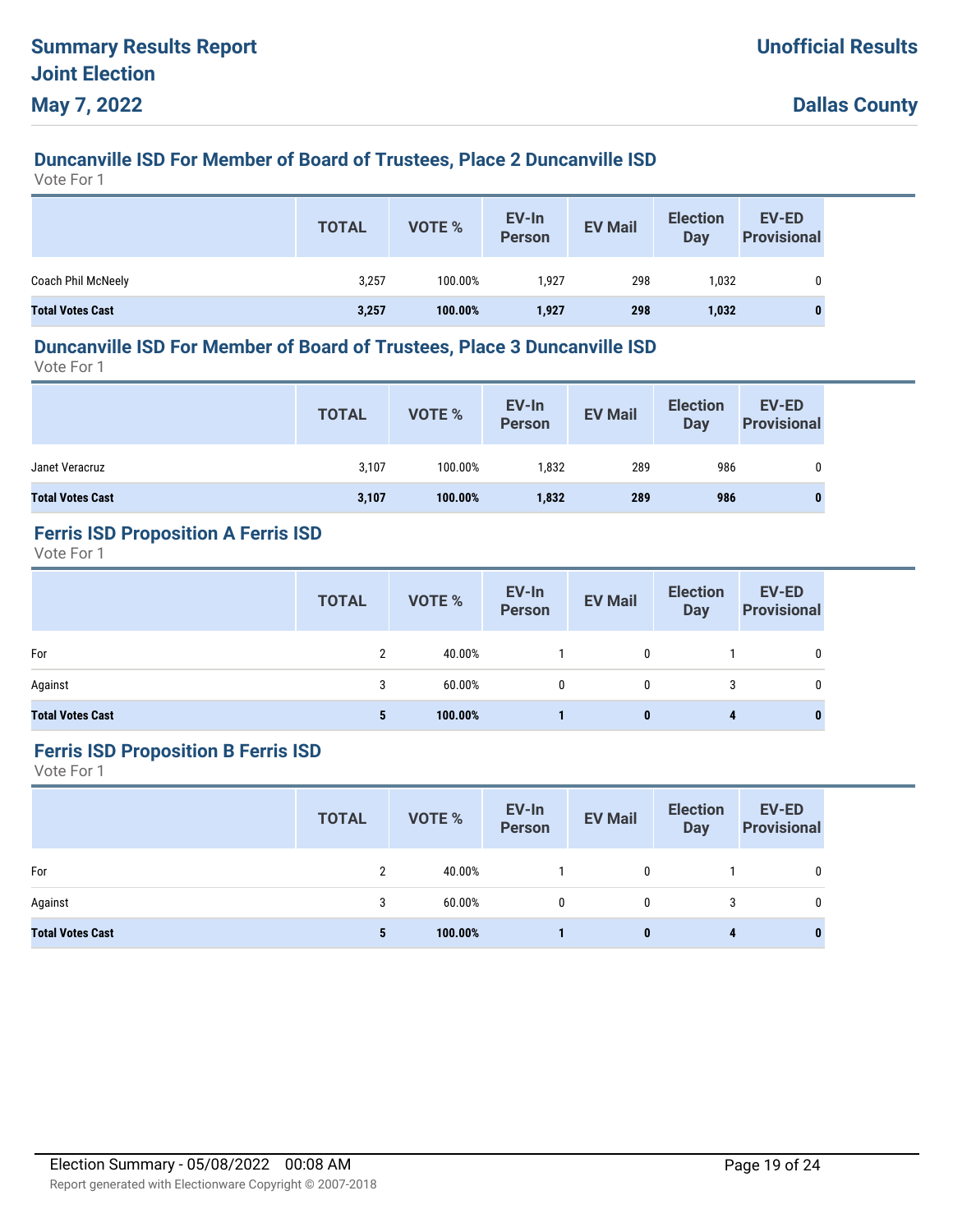**Ferris ISD Proposition C Ferris ISD**

Vote For 1

|                         | <b>TOTAL</b> | VOTE %  | EV-In<br>Person | <b>EV Mail</b> | <b>Election</b><br><b>Day</b> | <b>EV-ED</b><br><b>Provisional</b> |
|-------------------------|--------------|---------|-----------------|----------------|-------------------------------|------------------------------------|
| For                     |              | 20.00%  |                 | 0              |                               | 0                                  |
| Against                 | 4            | 80.00%  |                 | 0              | 3                             | 0                                  |
| <b>Total Votes Cast</b> | 5            | 100.00% |                 | $\bf{0}$       | 4                             | 0                                  |

#### **Garland ISD For Member of Board of Trustees, Place 1 Garland ISD**

Vote For 1

|                         | <b>TOTAL</b> | VOTE %  | EV-In<br>Person | <b>EV Mail</b> | <b>Election</b><br>Day | <b>EV-ED</b><br><b>Provisional</b> |
|-------------------------|--------------|---------|-----------------|----------------|------------------------|------------------------------------|
| <b>Bob Duckworth</b>    | 3,724        | 40.27%  | 1,856           | 377            | 1,491                  | 0                                  |
| Larry Glick             | 5,523        | 59.73%  | 2,832           | 548            | 2,143                  | 0                                  |
| <b>Total Votes Cast</b> | 9,247        | 100.00% | 4,688           | 925            | 3,634                  | $\bf{0}$                           |

## **Garland ISD For Member of Board of Trustees, Place 2 Garland ISD**

Vote For 1

|                         | <b>TOTAL</b> | VOTE %  | EV-In<br>Person | <b>EV Mail</b> | <b>Election</b><br><b>Day</b> | EV-ED<br><b>Provisional</b> |
|-------------------------|--------------|---------|-----------------|----------------|-------------------------------|-----------------------------|
| Johnny Beach            | 7,851        | 100.00% | 3,982           | 795            | 3,074                         | 0                           |
| <b>Total Votes Cast</b> | 7,851        | 100.00% | 3,982           | 795            | 3,074                         |                             |

#### **Garland ISD For Member of Board of Trustees, Place 3 Garland ISD**

|                         | <b>TOTAL</b> | VOTE %  | EV-In<br><b>Person</b> | <b>EV Mail</b> | <b>Election</b><br><b>Day</b> | EV-ED<br><b>Provisional</b> |
|-------------------------|--------------|---------|------------------------|----------------|-------------------------------|-----------------------------|
| Linda Griffin           | 7,737        | 100.00% | 3,903                  | 826            | 3,008                         |                             |
| <b>Total Votes Cast</b> | 7,737        | 100.00% | 3,903                  | 826            | 3,008                         |                             |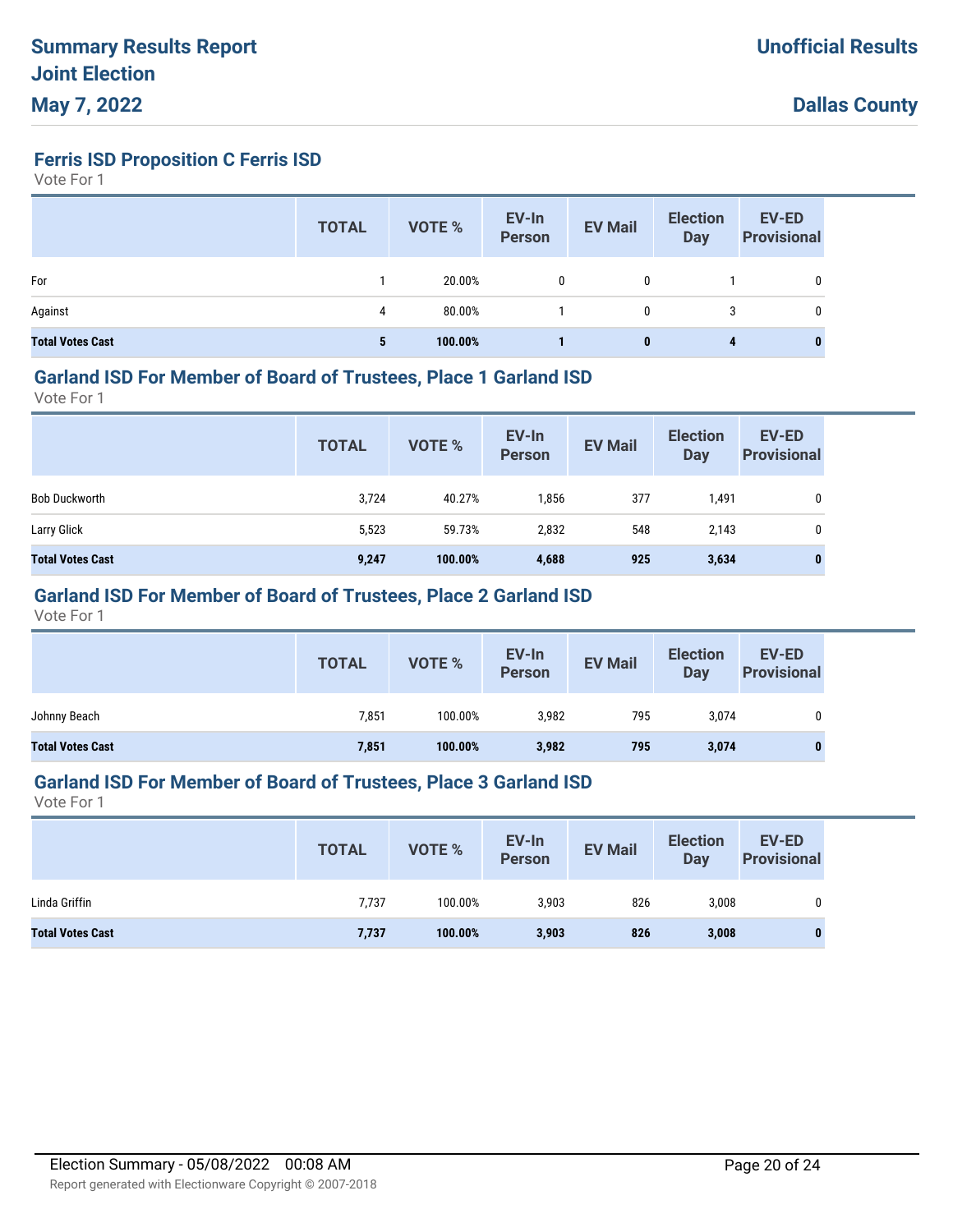# **Grand Prairie ISD For Member of Board of Trustees, Place 7, At Large Grand Prairie ISD**

Vote For 1

|                         | <b>TOTAL</b> | <b>VOTE %</b> | EV-In<br><b>Person</b> | <b>EV Mail</b> | <b>Election</b><br><b>Day</b> | <b>EV-ED</b><br><b>Provisional</b> |
|-------------------------|--------------|---------------|------------------------|----------------|-------------------------------|------------------------------------|
| Amber Moffitt           | 1,367        | 39.70%        | 724                    | 112            | 531                           | 0                                  |
| <b>Burke Hall</b>       | 1,340        | 38.92%        | 726                    | 99             | 515                           | 0                                  |
| <b>Patty Harris</b>     | 736          | 21.38%        | 403                    | 63             | 270                           | 0                                  |
| <b>Total Votes Cast</b> | 3,443        | 100.00%       | 1,853                  | 274            | 1,316                         | $\bf{0}$                           |

#### **Grand Prairie ISD For Member of Board of Trustees, District 6 Grand Prairie Dist 6**

Vote For 1

|                         | <b>TOTAL</b> | VOTE %  | EV-In<br>Person | <b>EV Mail</b> | <b>Election</b><br>Day | <b>EV-ED</b><br><b>Provisional</b> |
|-------------------------|--------------|---------|-----------------|----------------|------------------------|------------------------------------|
| <b>Chris Riddick</b>    | 607          | 41.80%  | 331             | 37             | 239                    | 0                                  |
| <b>Emily Liles</b>      | 845          | 58.20%  | 552             | 36             | 257                    | 0                                  |
| <b>Total Votes Cast</b> | 1,452        | 100.00% | 883             | 73             | 496                    | $\bf{0}$                           |

## **Highland Park ISD For Member of Board of Trustees, Place 3 Highland Park ISD**

Vote For 1

|                         | <b>TOTAL</b> | VOTE %  | EV-In<br><b>Person</b> | <b>EV Mail</b> | <b>Election</b><br><b>Day</b> | <b>EV-ED</b><br><b>Provisional</b> |
|-------------------------|--------------|---------|------------------------|----------------|-------------------------------|------------------------------------|
| Bryce Benson            | 6,314        | 100.00% | 4,307                  | 200            | ,807                          | 0                                  |
| <b>Total Votes Cast</b> | 6,314        | 100.00% | 4,307                  | 200            | 1,807                         | 0                                  |

#### **Highland Park ISD For Member of Board of Trustees, Place 4 Highland Park ISD**

|                         | <b>TOTAL</b> | <b>VOTE %</b> | EV-In<br><b>Person</b> | <b>EV Mail</b> | <b>Election</b><br>Day | <b>EV-ED</b><br><b>Provisional</b> |
|-------------------------|--------------|---------------|------------------------|----------------|------------------------|------------------------------------|
| Jae Ellis               | 4,174        | 50.86%        | 2,877                  | 175            | 1,122                  | 0                                  |
| <b>Tyler Beeson</b>     | 4,033        | 49.14%        | 2,621                  | 105            | 1,307                  | 0                                  |
| <b>Total Votes Cast</b> | 8,207        | 100.00%       | 5,498                  | 280            | 2,429                  | 0                                  |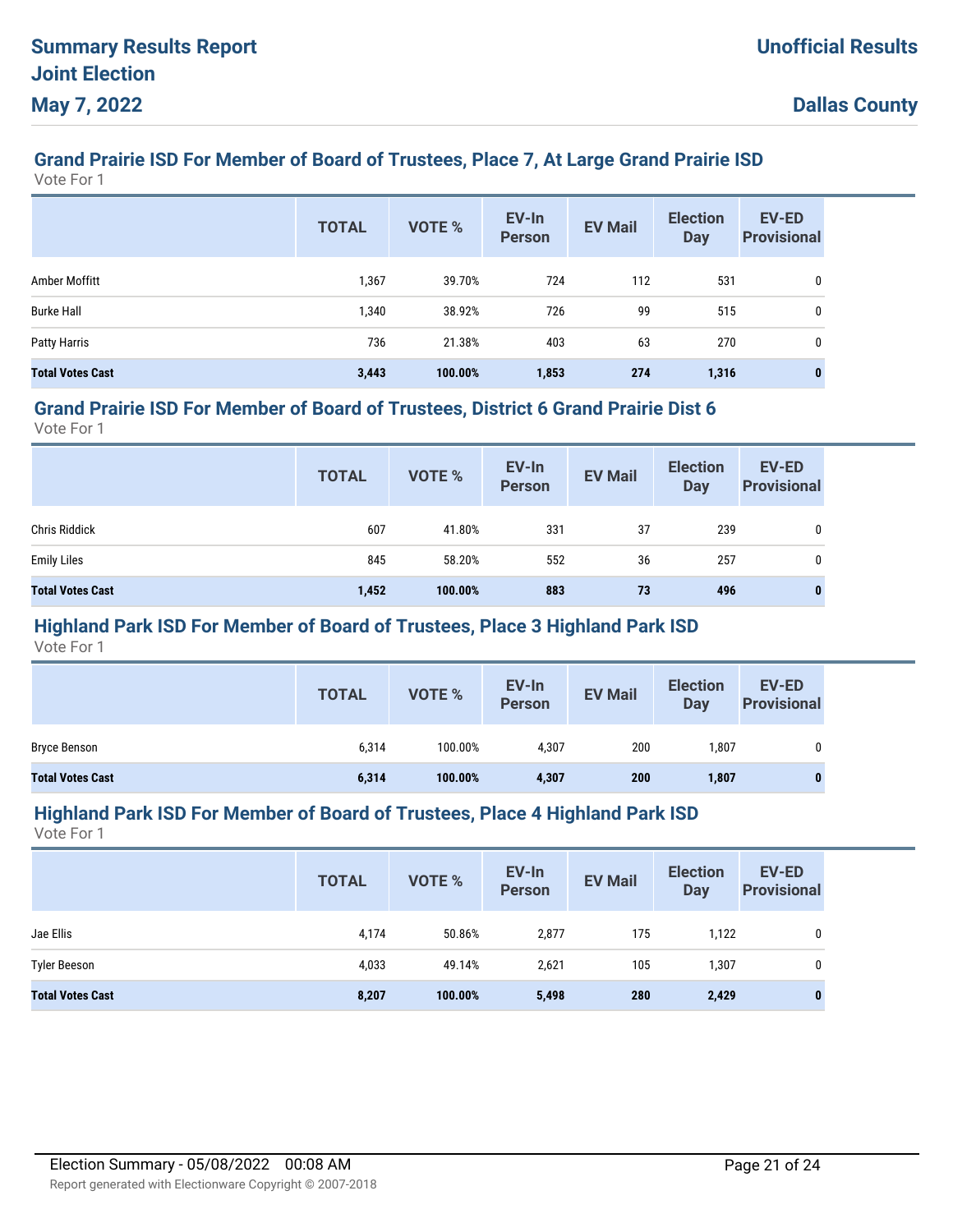# **Highland Park ISD For Member of Board of Trustees, Place 5 Highland Park ISD**

Vote For 1

|                         | <b>TOTAL</b> | VOTE %  | EV-In<br>Person | <b>EV Mail</b> | <b>Election</b><br><b>Day</b> | <b>EV-ED</b><br><b>Provisional</b> |
|-------------------------|--------------|---------|-----------------|----------------|-------------------------------|------------------------------------|
| Ellen Lee               | 4,825        | 58.82%  | 3,356           | 190            | 1,279                         | 0                                  |
| <b>Spencer Siino</b>    | 3,378        | 41.18%  | 2,149           | 86             | 1,143                         | 0                                  |
| <b>Total Votes Cast</b> | 8,203        | 100.00% | 5,505           | 276            | 2,422                         | $\bf{0}$                           |

#### **Irving ISD For Member of Board of Trustees, District 5 Irving Dist 5**

Vote For 1

|                         | <b>TOTAL</b> | VOTE %  | EV-In<br>Person | <b>EV Mail</b> | <b>Election</b><br>Day | <b>EV-ED</b><br><b>Provisional</b> |
|-------------------------|--------------|---------|-----------------|----------------|------------------------|------------------------------------|
| A.D. Jenkins            | 463          | 79.28%  | 260             | 42             | 161                    | 0                                  |
| Jim Scrivner            | 121          | 20.72%  | 73              | 3              | 45                     | 0                                  |
| <b>Total Votes Cast</b> | 584          | 100.00% | 333             | 45             | 206                    | 0                                  |

## **Lancaster ISD For Member of Board of Trustees, District 3 Lancaster Dist 3**

Vote For 1

|                         | <b>TOTAL</b> | VOTE %  | EV-In<br>Person | <b>EV Mail</b> | <b>Election</b><br>Day | <b>EV-ED</b><br><b>Provisional</b> |
|-------------------------|--------------|---------|-----------------|----------------|------------------------|------------------------------------|
| Temika S. Whitfield     | 135          | 64.29%  | 77              | 5              | 53                     | 0                                  |
| Sharonda Phenque Betts  | 75           | 35.71%  | 35              | 8              | 32                     | $\mathbf{0}$                       |
| <b>Total Votes Cast</b> | 210          | 100.00% | 112             | 13             | 85                     | 0                                  |

#### **Lancaster ISD For Member of Board of Trustees, District 6 Lancaster Dist 6**

|                         | <b>TOTAL</b> | VOTE %  | EV-In<br><b>Person</b> | <b>EV Mail</b> | <b>Election</b><br><b>Day</b> | <b>EV-ED</b><br><b>Provisional</b> |
|-------------------------|--------------|---------|------------------------|----------------|-------------------------------|------------------------------------|
| Chenique Lewis          | 29           | 9.18%   | 20                     |                | 8                             | 0                                  |
| Deshia Renae Lee        | 115          | 36.39%  | 71                     | 6              | 38                            | 0                                  |
| Carolyn Ann Morris      | 172          | 54.43%  | 107                    | 15             | 50                            | 0                                  |
| <b>Total Votes Cast</b> | 316          | 100.00% | 198                    | 22             | 96                            | $\bf{0}$                           |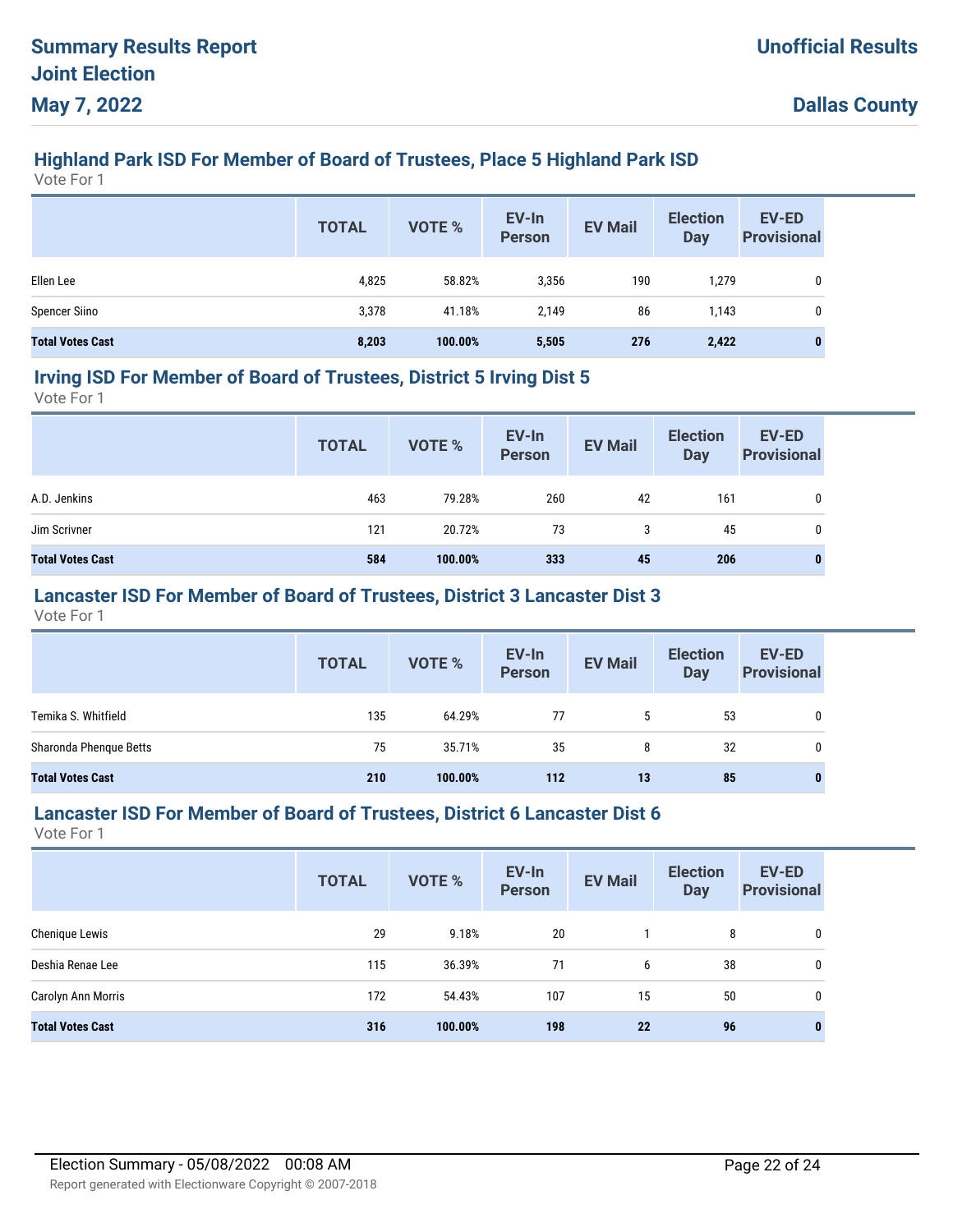# **Richardson ISD For Member of Council, Single Member District 2 Richardson Dist 2**

Vote For 1

|                         | <b>TOTAL</b> | <b>VOTE %</b> | EV-In<br><b>Person</b> | <b>EV Mail</b> | <b>Election</b><br><b>Day</b> | <b>EV-ED</b><br><b>Provisional</b> |
|-------------------------|--------------|---------------|------------------------|----------------|-------------------------------|------------------------------------|
| <b>Sherry Clemens</b>   | 1,722        | 41.80%        | 738                    | 107            | 877                           | 0                                  |
| Vanessa Pacheco         | 1,681        | 40.80%        | 624                    | 116            | 941                           | 0                                  |
| Eron Linn               | 717          | 17.40%        | 283                    | 100            | 334                           | 0                                  |
| <b>Total Votes Cast</b> | 4,120        | 100.00%       | 1,645                  | 323            | 2,152                         | 0                                  |

#### **Richardson ISD For Member of Council, Single Member District 4 Richardson Dist 4**

Vote For 1

|                         | <b>TOTAL</b> | VOTE %  | EV-In<br>Person | <b>EV Mail</b> | <b>Election</b><br><b>Day</b> | <b>EV-ED</b><br><b>Provisional</b> |
|-------------------------|--------------|---------|-----------------|----------------|-------------------------------|------------------------------------|
| Regina Harris           | 473          | 100.00% | 160             | 82             | 231                           | 0                                  |
| <b>Total Votes Cast</b> | 473          | 100.00% | 160             | 82             | 231                           |                                    |

#### **Richardson ISD For Member of Council, Single Member District 5 Richardson Dist 5**

Vote For 1

|                         | <b>TOTAL</b> | VOTE %  | EV-In<br><b>Person</b> | <b>EV Mail</b> | <b>Election</b><br>Day | <b>EV-ED</b><br><b>Provisional</b> |
|-------------------------|--------------|---------|------------------------|----------------|------------------------|------------------------------------|
| Rachel McGowan          | 2,962        | 51.01%  | 1,474                  | 188            | 1,300                  | 0                                  |
| Kile Brown              | 624          | 10.75%  | 253                    | 72             | 299                    | 0                                  |
| Jan Stell               | 2,221        | 38.25%  | 1,224                  | 110            | 887                    | 0                                  |
| <b>Total Votes Cast</b> | 5,807        | 100.00% | 2,951                  | 370            | 2,486                  | $\bf{0}$                           |

# **Dallas College For Member of Board of Trustees, District 1 (Unexpired Term) District 1**

|                           | <b>TOTAL</b> | <b>VOTE %</b> | EV-In<br><b>Person</b> | <b>EV Mail</b> | <b>Election</b><br><b>Day</b> | <b>EV-ED</b><br><b>Provisional</b> |
|---------------------------|--------------|---------------|------------------------|----------------|-------------------------------|------------------------------------|
| Lynn Davenport            | 5,294        | 32.14%        | 2,366                  | 493            | 2,435                         | 0                                  |
| Catalina E. Garcia        | 5,919        | 35.93%        | 2,376                  | 578            | 2,965                         | 0                                  |
| Gretchen Minyard Williams | 5,261        | 31.94%        | 2,199                  | 825            | 2,237                         | 0                                  |
| <b>Total Votes Cast</b>   | 16,474       | 100.00%       | 6,941                  | 1,896          | 7,637                         | $\mathbf{0}$                       |